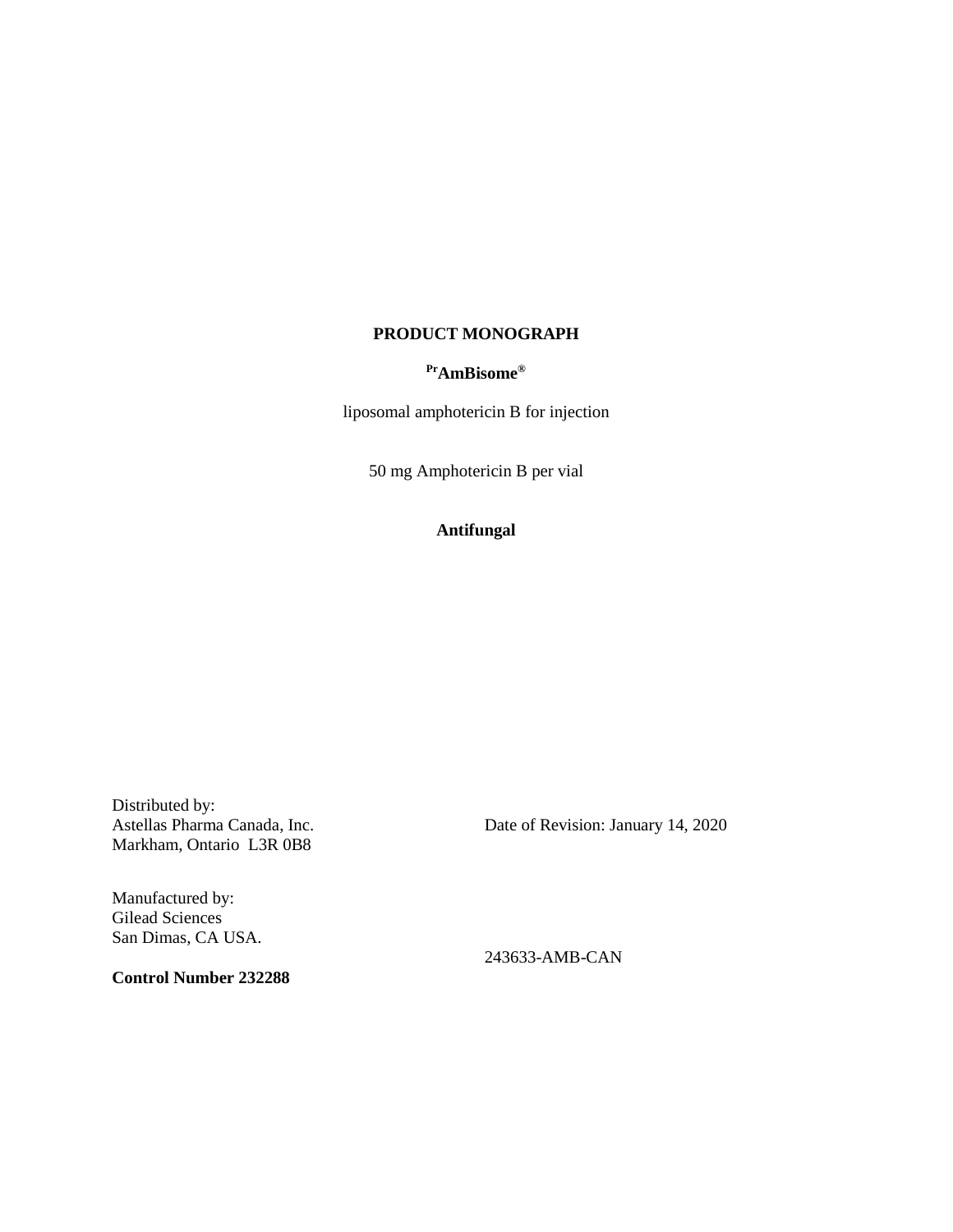### **PRODUCT MONOGRAPH**

**PrAmBisome®** liposomal amphotericin B for injection

50 mg Amphotericin B per vial

### **THERAPEUTIC CLASSIFICATION**

#### **Antifungal**

#### **ACTION AND CLINICAL PHARMACOLOGY**

The active component of AmBisome® (liposomal amphotericin B for injection) is amphotericin B, which acts by binding to the ergosterol component in the cell membrane of susceptible fungi. This results in a change in membrane permeability allowing leakage of cell components. While amphotericin B has a higher affinity for the ergosterol component of the fungal cell membrane, it can also bind to the cholesterol component of the mammalian cell membrane and the damage to human cells and fungal cells may share a common mechanism.

AmBisome is a true single bilayer liposomal drug delivery system. Liposomes are closed, spherical vesicles created by mixing specific proportions of amphiphilic substances such as phospholipids and cholesterol so that they arrange themselves into multiple concentric bilayer membranes when hydrated in aqueous solutions. AmBisome consists of these unilamellar bilayer liposomes with amphotericin B intercalated within the membrane, forming a charge transfer complex with the distearoyl phosphatidylglycerol. Due to the nature and quantity of amphiphilic substances used, and the lipophilic moiety in the amphotericin B molecule, the drug is an integral part of the overall structure of the AmBisome liposomes. AmBisome contains true liposomes that are less than 100 nm in diameter. The unique size of the AmBisome liposomes results in therapeutic levels at diverse sites of fungal infections within the body. A schematic depiction of the liposome is presented in Figure 1.

### **Figure 1: Schematic cross-section of a liposome with amphotericin B intercalated within its membrane.**

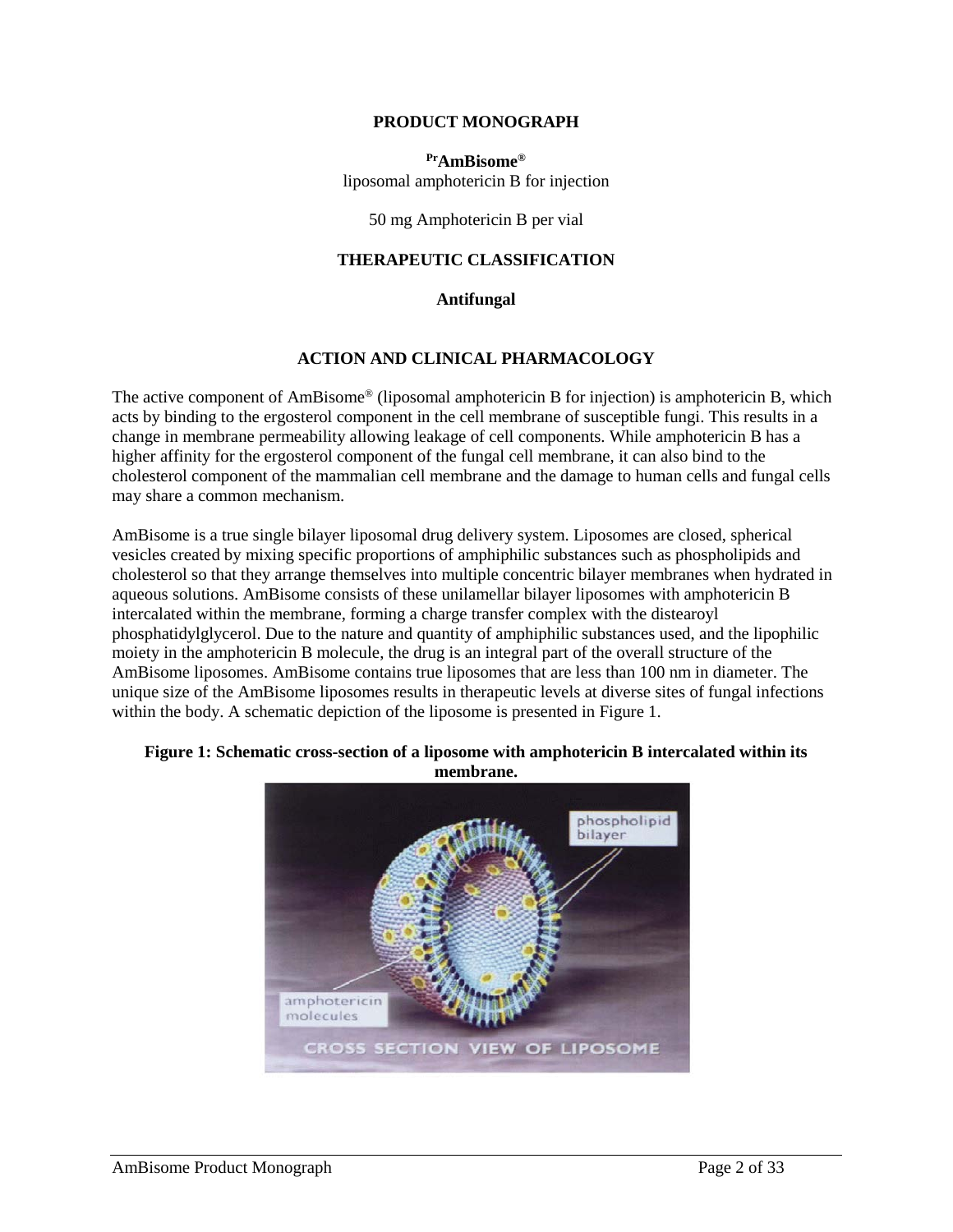Studies have shown that AmBisome can remain as an intact liposome and stay in circulation for prolonged periods of time. It is taken up and retained in tissues rich in reticuloendothelial cells where fungal infection may occur. Preclinical studies have shown that liposomes with and without amphotericin B bind to the fungal cell wall. AmBisome acts by liposomal binding to the outer cell wall of fungi followed by drug release. On release, the drug is thought to transfer to the ergosterol-rich fungal cell wall for which it has high affinity. Interaction with fungi occurs both within and outside macrophages. Liposomal and various lipid-complexed amphotericin B preparations differ significantly, in their pharmacokinetic profile and tissue distribution.

# **Pharmacokinetics**

The pharmacokinetic profile of amphotericin B after administration of AmBisome is different from that of conventional amphotericin B (amphotericin B desoxycholate). In Phase I pharmacokinetic studies, AmBisome produced higher peak serum concentrations between daily doses of 1 mg/kg/day to 5.0 mg/kg/day (6 to 10-fold greater) and area under the serum concentration curve (AUC, approximately 13-fold higher) than those reported for conventional amphotericin B. The apparent volume of distribution ranged from 18.9 L to 49.1 L. The total body clearance of AmBisome ranged from 0.5 to 1.3 L/hr. Data are shown in Table 1. Detailed comparative studies with conventional amphotericin B are lacking. Some variability of the data in patients has been observed.

Amphotericin B concentrations were measured in autopsy material from three patients who died within 24 hours of receiving their last dose of AmBisome. Drug concentrations were highest in the liver and spleen (tissues rich in reticuloendothelial cells) confirming data obtained from animal studies. Concentrations in lungs, kidneys, brain and heart were comparatively low. Detailed human tissue distribution has not been established for AmBisome (see Pharmacology: Human Pharmacokinetics).

| <b>Table 1: Pharmacokinetic Parameters of AmBisome</b> |                       |                 |                         |                 |                 |                 |
|--------------------------------------------------------|-----------------------|-----------------|-------------------------|-----------------|-----------------|-----------------|
| <b>Dose</b>                                            | $1$ mg/kg/day         |                 | $2.5 \text{ mg/kg/day}$ |                 | 5 mg/kg/day     |                 |
| Day                                                    | $\mathbf{1}$<br>$n=8$ | Last<br>$n=7$   | 1<br>$n=7$              | Last<br>$n=7$   | 1<br>$n=12$     | Last<br>$n=9$   |
| <b>PARAMETERS</b>                                      |                       |                 |                         |                 |                 |                 |
| $C_{\text{max}}(\mu g/mL)$                             | $7.3 \pm 3.8$         | $12.2 \pm 4.9$  | $17.2 \pm 7.1$          | $31.4 \pm 17.8$ | $57.6 \pm 21.0$ | $83.0 \pm 35.2$ |
| $AUC_{0.24}$<br>$(\mu g\cdot hr/mL)$                   | $27 + 14$             | $60 \pm 20$     | $65 \pm 33$             | $197 \pm 183$   | $269 \pm 96$    | $555 \pm 311$   |
| $t_{1/2}$ (hr)                                         | $10.7 \pm 6.4$        | $7.0 \pm 2.1$   | $8.1 \pm 2.3$           | $6.3 \pm 2.0$   | $6.4 \pm 2.1$   | $6.8 \pm 2.1$   |
| $V$ (L/kg)                                             | $0.58 \pm 0.40$       | $0.16 \pm 0.04$ | $0.69 \pm 0.85$         | $0.18 \pm 0.13$ | $0.22 \pm 0.17$ | $0.11 \pm 0.08$ |
| Vss(L/kg)                                              | $0.44 \pm 0.27$       | $0.14 \pm 0.05$ | $0.40 \pm 0.37$         | $0.16 \pm 0.09$ | $0.16 \pm 0.10$ | $0.10 \pm 0.07$ |
| Cl (mL/hr/kg)                                          | $39 + 22$             | $17 \pm 6$      | $51 \pm 44$             | $22 + 15$       | $21 \pm 14$     | $11 \pm 6$      |

# **INDICATIONS AND CLINICAL USE**

AmBisome (liposomal amphotericin B for injection) is indicated for empirical therapy for presumed fungal infection in febrile, neutropenic patients and for treatment of cryptococcal meningitis in HIVinfected patients. AmBisome is also indicated for the treatment of systemic or disseminated infections due to *Candida, Aspergillus* or *Cryptococcus* in patients who are refractory to or intolerant to conventional amphotericin B therapy or renally impaired patients.

In a randomized, double-blind study of 687 febrile, neutropenic patients treated with either AmBisome or conventional amphotericin B following at least 96 hours of broad spectrum antibiotic therapy, overall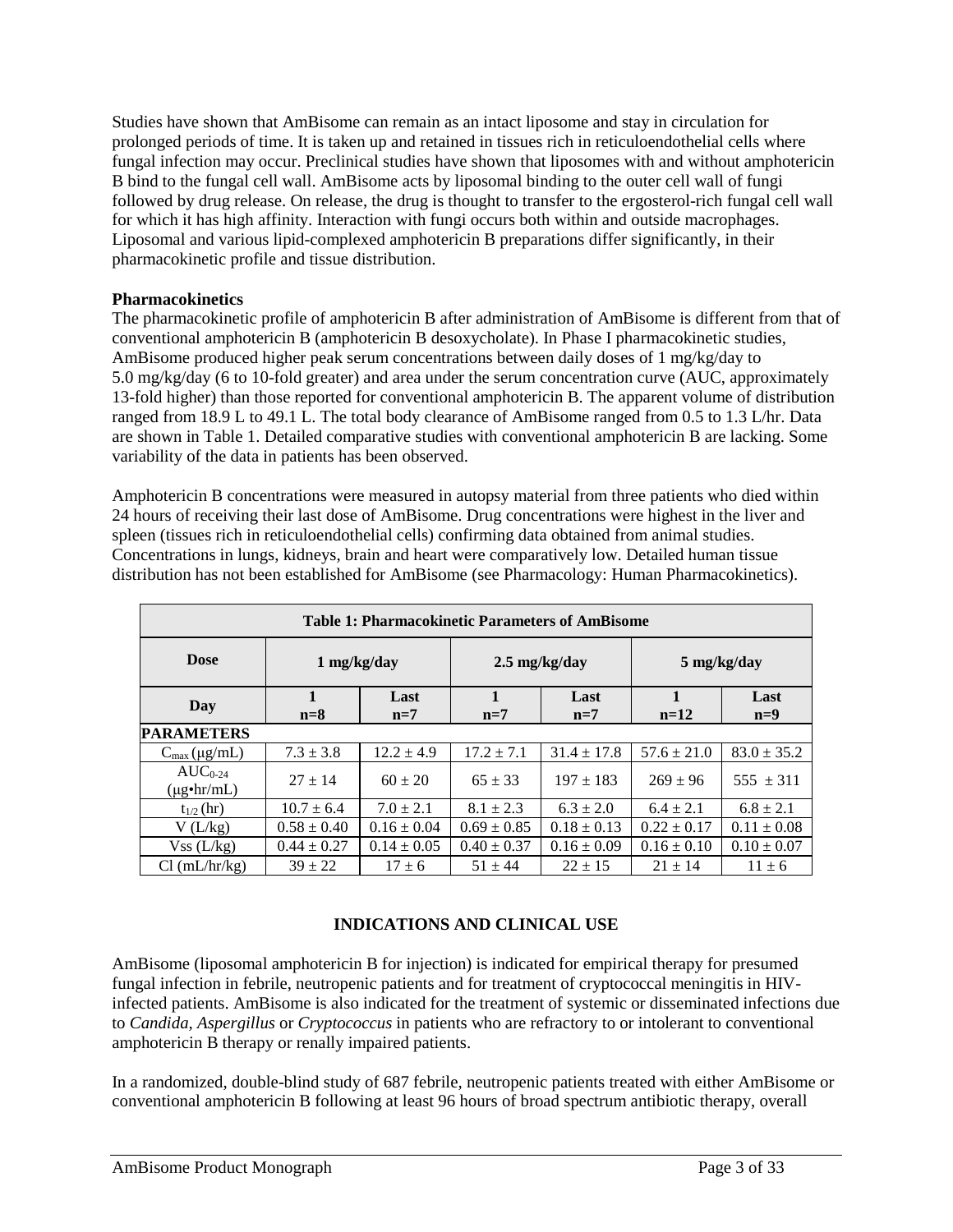therapeutic success rates for AmBisome and conventional amphotericin B were equivalent (49.9% vs 49.1%, respectively; see Pharmacology, Clinical Studies). In a randomized, double-blind study of 267 HIV-positive patients with cryptococcal meningitis, treated with either AmBisome or conventional amphotericin B, mycological success rates at week 2 for AmBisome and conventional amphotericin B were equivalent (53% vs 48%, respectively; see Pharmacology, Clinical Studies).

AmBisome was used in a compassionate study of 133 patients who had failed conventional amphotericin B therapy or who had nephrotoxicity from previous therapy or who had renal insufficiency. The overall mycological eradication rate was 62% (33/53 patients) and the overall clinical success rate was 82% (75/91 patients). Patients who entered this trial with high creatinine values due to nephrotoxicity returned to or toward normal values during AmBisome therapy.

# **CONTRAINDICATIONS**

AmBisome (liposomal amphotericin B for injection) is contraindicated in those patients who have demonstrated or have known hypersensitivity to conventional amphotericin B or any other constituents of AmBisome unless, in the opinion of the treating physician, the benefit of therapy outweighs the risk.

# **WARNINGS**

Anaphylaxis has been reported with conventional amphotericin B and other amphotericin B-containing drugs. Anaphylactoid-type reactions have been reported with AmBisome (liposomal amphotericin B for injection). If a severe reaction occurs, the infusion should be immediately discontinued. The patient should not receive further infusions of AmBisome.

AmBisome should be administered primarily to patients with progressive, potentially fatal infections. This drug should not be used to treat the common apparent forms of fungal diseases, which show only positive skin or serologic tests.

# **PRECAUTIONS**

### **General**

As with any amphotericin B-containing product, the drug should be administered by medically trained personnel. During the initial dosing period, patients should be under close clinical observation. AmBisome (liposomal amphotericin B for injection) has been shown to be significantly less toxic than traditional amphotericin B; however, adverse events may still occur. In general, patients should be monitored for any of the adverse events associated with the use of amphotericin B. In particular, caution should be exercised when prolonged therapy is required.

### **Use in the Elderly**

Experience with AmBisome in the elderly  $(≥ 65 \text{ years})$  is comprised of 71 patients. It has not been necessary to alter the dose of AmBisome for this population. As with most other drugs, elderly patients receiving AmBisome should be carefully monitored. The pharmacokinetics of amphotericin B after administration of AmBisome in elderly patients has not been studied.

# **Use in Children**

Pediatric patients age 1 month to 16 years with presumed fungal infections (empirical therapy), confirmed systemic fungal infections or with visceral leishmaniasis have been treated with AmBisome. In studies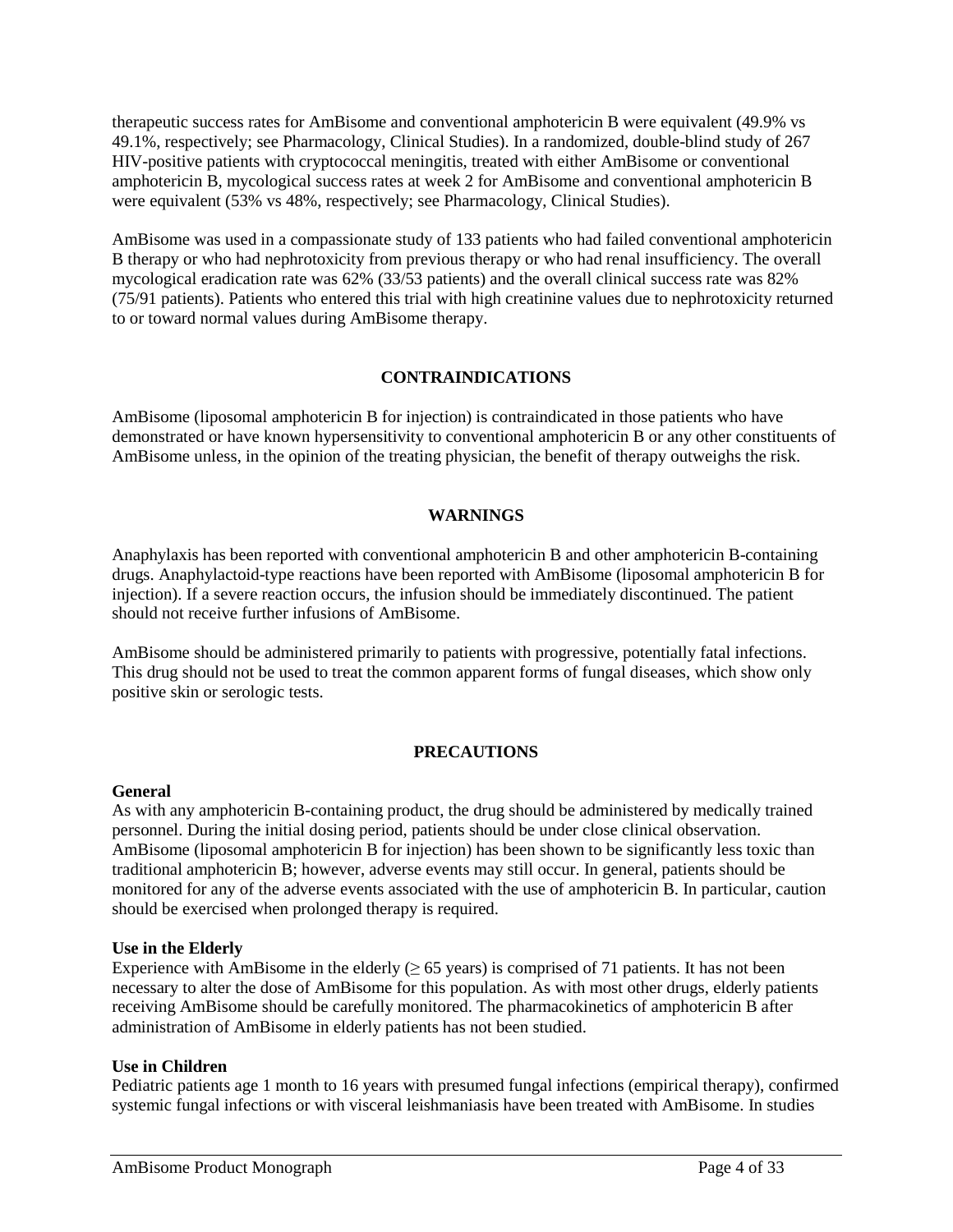which included 302 pediatric patients administered AmBisome, there was no evidence of any differences in efficacy or safety of AmBisome compared to adults. Since pediatric patients have received AmBisome at doses comparable to those used in adults on a per kilogram body weight basis, no dosage adjustment is required in this population. Safety and effectiveness in pediatric patients below the age of one month has not been established. The pharmacokinetics of amphotericin B after administration of AmBisome in pediatric patients has not been studied.

# **Use in Pregnancy**

Reproduction studies in animals have revealed no evidence of teratogenicity at human therapeutic doses. There have been no adequate and well-controlled studies of AmBisome in pregnant women. Systemic fungal infections have been successfully treated in pregnant women with conventional amphotericin B without obvious effects to the fetus, but the number of case reports has been small. Because animal reproduction studies are not always predictive of human response, and adequate and well-controlled studies have not been conducted in pregnant women, this drug should be administered during pregnancy with caution and only if the potential benefit to the mother outweighs the potential risk to the fetus.

### **Nursing Mothers**

Many drugs are excreted in human milk; however, it is not known whether AmBisome is excreted in human milk. Due to the potential for serious adverse reactions in breastfed infants, a decision should be made whether to discontinue nursing or whether to discontinue the drug, taking into account the importance of the drug to the mother.

### **Carcinogenicity/Mutagenicity**

AmBisome has not undergone testing for mutagenic or carcinogenic potential.

# **Patients with Special Diseases or Conditions**

Hepatic Impairment: The effect of hepatic impairment on the disposition of AmBisome is not known.

### Renal Impairment:

The effect of renal impairment on the disposition of AmBisome has not been studied. However, AmBisome has been successfully administered to patients with preexisting renal impairment (see Clinical Studies section).

Diabetic Patients: It should be noted that AmBisome contains approximately 900 mg sucrose in each vial.

### Renal Dialysis Patients:

The administration of AmBisome should be initiated after dialysis is completed.

### Monitoring and Laboratory Tests:

Patient management should include laboratory evaluation of renal, hepatic and hematopoietic function, complete blood counts and serum electrolytes (particularly magnesium and potassium).

### **Drug-Drug Interactions**

No formal clinical studies of drug interactions have been conducted with AmBisome; however, the following drugs are known to interact with amphotericin B and may interact with AmBisome:

### Antineoplastic agents:

Concurrent use of antineoplastic agents may enhance the potential for renal toxicity, bronchospasm and hypotension. Antineoplastic agents should be given concomitantly with caution.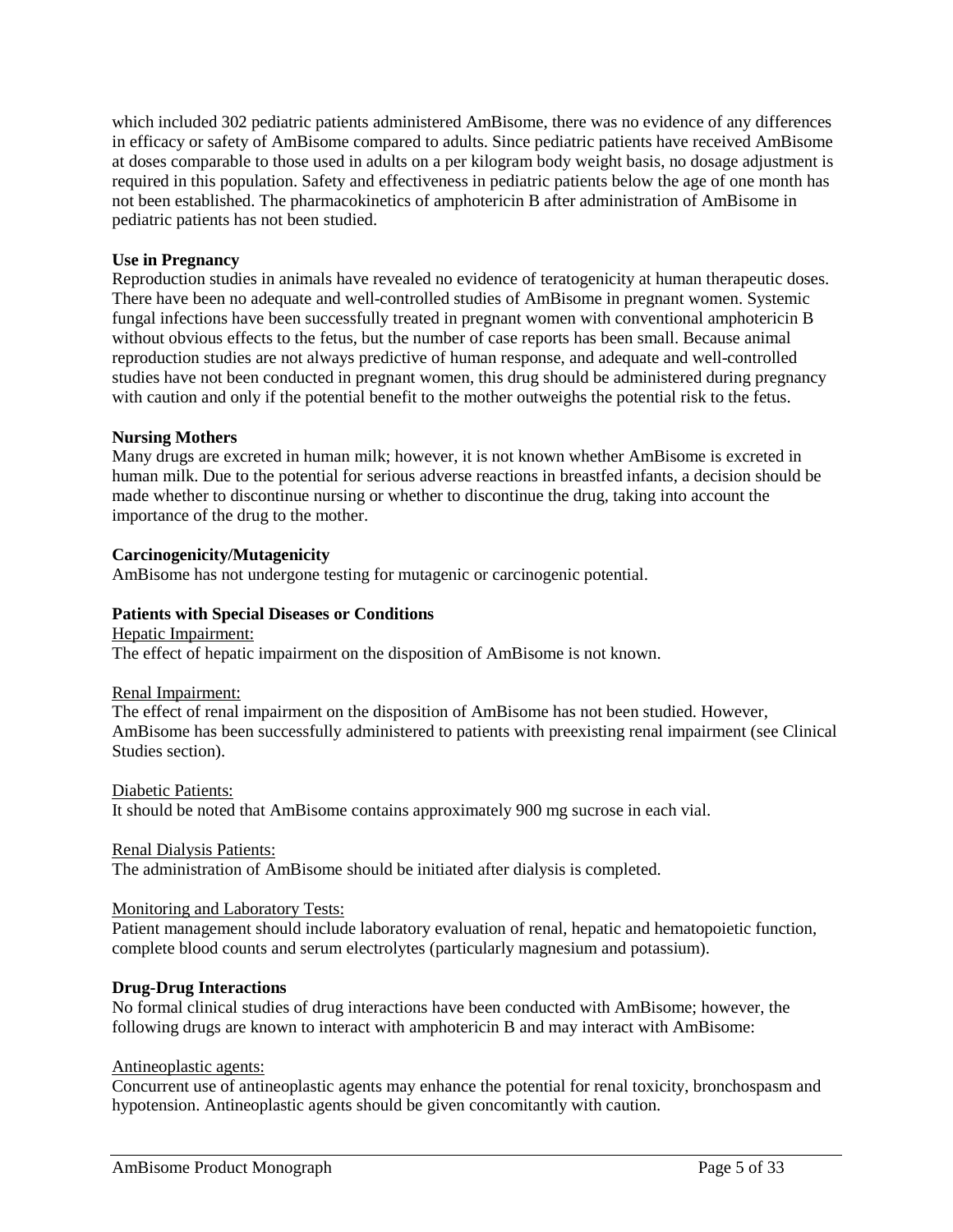# Corticosteroids, corticotropin (ACTH) and diuretics:

Concurrent use of corticosteroids, corticotropin (ACTH) or diuretics (loop and thiazide) with amphotericin B may potentiate hypokalemia, which could predispose the patient to cardiac dysfunction. If used concomitantly, serum electrolytes and cardiac function should be closely monitored.

### Digitalis glycosides:

Concurrent use may induce hypokalemia and may potentiate digitalis toxicity. When administered concomitantly, serum potassium levels should be closely monitored.

# Flucytosine:

Concurrent use of flucytosine with amphotericin-B-containing preparations may increase the toxicity of flucytosine by possibly increasing its cellular uptake and/or impairing its renal excretion. Flucytosine should be given concomitantly with AmBisome with caution.

### Azoles (e.g., ketoconazole, miconazole, clotrimazole, fluconazole, etc.):

*In vitro* and *in vivo* animal studies of the combination of amphotericin B and imidazoles suggest that imidazoles may induce fungal resistance to amphotericin B. Combination therapy should be administered with caution, especially in immunocompromised patients.

# Leukocyte transfusions:

Acute pulmonary toxicity has been reported in patients simultaneously receiving intravenous amphotericin B and leukocyte transfusions. Leukocyte transfusions should not be given concurrently.

# Other nephrotoxic agents:

Concurrent use of amphotericin B and agents such as aminoglycosides, cyclosporine and pentamidine may enhance the potential for drug-induced renal toxicity and should be used only with caution. Intensive monitoring of renal function is recommended in patients requiring any combination of nephrotoxic medications.

### Skeletal muscle relaxants:

Amphotericin B-induced hypokalemia may enhance the curariform effect of skeletal muscle relaxants (e.g., tubocurarine) due to hypokalemia. When administered concomitantly, serum potassium levels should be closely monitored.

# **Drug-Laboratory Interactions**

False elevations of serum phosphate may occur when samples from patients receiving AmBisome are analyzed using the PHOSm assay (e.g., used in Beckman Coulter analyzers including the Synchron LX20). This assay is intended for the quantitative determination of inorganic phosphorus in human serum, plasma or urine samples.

# **ADVERSE REACTIONS**

The following adverse events are based on the experience of 592 adult patients (295 treated with AmBisome (liposomal amphotericin B for injection) and 297 treated with amphotericin B desoxycholate) and 95 pediatric patients (48 treated with AmBisome and 47 treated with amphotericin B desoxycholate) in Study 94-0-002, a randomized double-blind, multicenter study for the empiric treatment of febrile, neutropenic patients. AmBisome and amphotericin B were infused over two to four hours.

The incidence of common adverse events occurring with either AmBisome or amphotericin B desoxycholate, regardless of relationship to study drug, is shown in Table 2.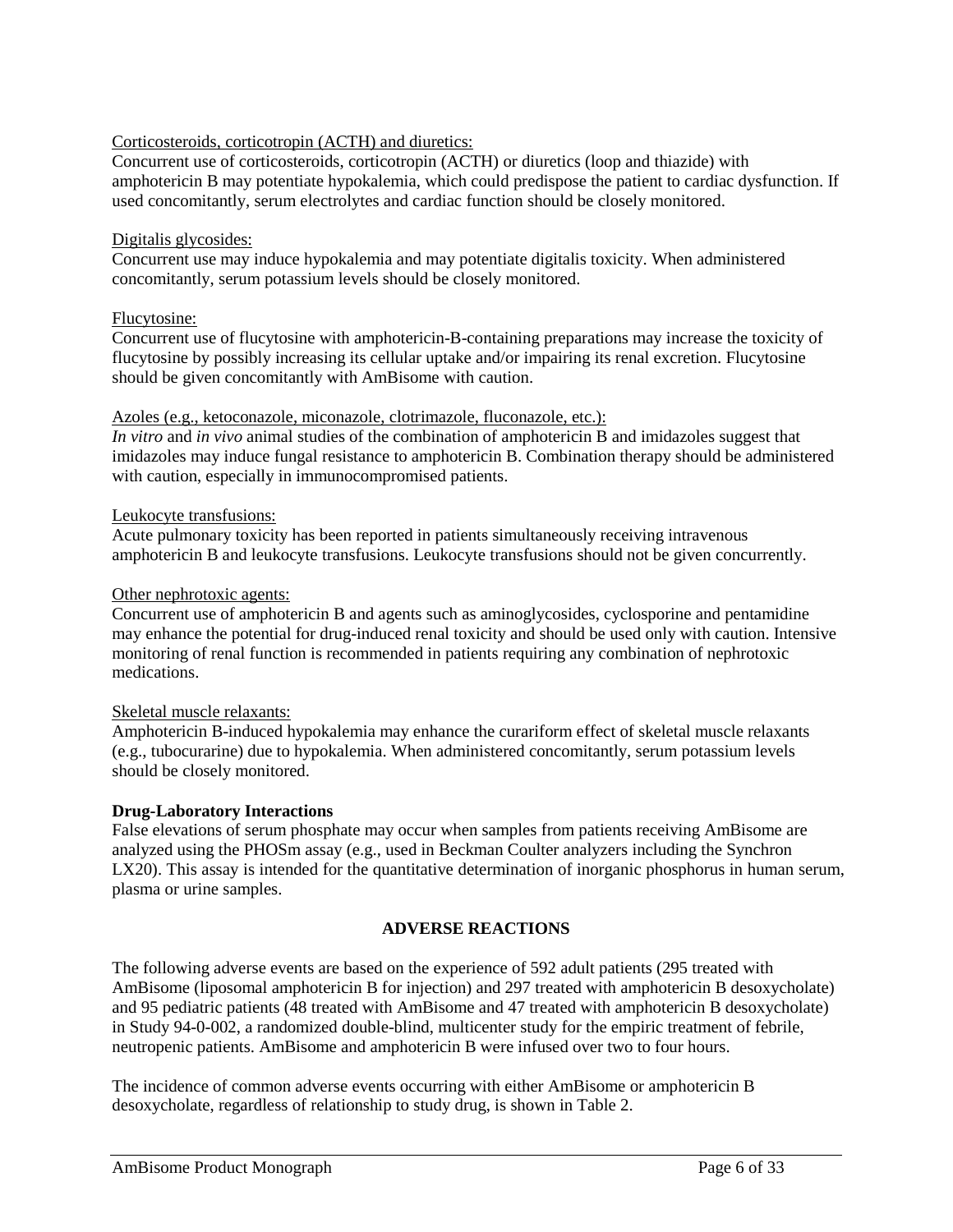| Table 2: Empirical Therapy Study 94-0-002<br>Common $( \geq 10\%$ incidence) Adverse Events |                                               |                                                     |  |
|---------------------------------------------------------------------------------------------|-----------------------------------------------|-----------------------------------------------------|--|
| <b>Adverse Event by Body System</b>                                                         | <b>AmBisome</b><br>$n = 343$<br>$\frac{0}{0}$ | <b>Amphotericin B</b><br>$n = 344$<br>$\frac{0}{0}$ |  |
| <b>Body as a Whole</b>                                                                      |                                               |                                                     |  |
| Abdominal pain                                                                              | 19.8                                          | 21.8                                                |  |
| Asthenia                                                                                    | 13.1                                          | 10.8                                                |  |
| Back pain                                                                                   | 12.0                                          | 7.3                                                 |  |
| Blood product transfusion reaction                                                          | 18.4                                          | 18.6                                                |  |
| Chills                                                                                      | 47.5                                          | 75.9                                                |  |
| Fever                                                                                       | 89.5                                          | 91.0                                                |  |
| Infection                                                                                   | 11.1                                          | 9.3                                                 |  |
| Pain                                                                                        | 14.0                                          | 12.8                                                |  |
| Procedural Complication                                                                     | 19.8                                          | 19.8                                                |  |
| Sepsis                                                                                      | 14.0                                          | 11.3                                                |  |
| <b>Cardiovascular System</b>                                                                |                                               |                                                     |  |
| Chest pain                                                                                  | 12.0                                          | 11.6                                                |  |
| Hypertension                                                                                | 7.9                                           | 16.3                                                |  |
| Hypotension                                                                                 | 14.3                                          | 21.5                                                |  |
| Tachycardia                                                                                 | 13.4                                          | 20.9                                                |  |
| <b>Digestive System</b>                                                                     |                                               |                                                     |  |
| Diarrhea                                                                                    | 30.3                                          | 27.3                                                |  |
| Gastrointestinal hemorrhage                                                                 | 9.9                                           | 11.3                                                |  |
| Nausea                                                                                      | 39.7                                          | 38.7                                                |  |
| Vomiting                                                                                    | 31.8                                          | 43.9                                                |  |
| <b>Metabolic and Nutritional Disorders</b>                                                  |                                               |                                                     |  |
| Alkaline phosphatase increased                                                              | 22.2                                          | 19.2                                                |  |
| ALT (SGPT) increased                                                                        | 14.6                                          | 14.0                                                |  |
| AST (SGOT) increased                                                                        | 12.8                                          | 12.8                                                |  |
| Bilirubinemia                                                                               | 18.1                                          | 19.2                                                |  |
| <b>BUN</b> increased                                                                        | 21.0                                          | 31.1                                                |  |
| Creatinine increased                                                                        | 22.4                                          | 42.2                                                |  |
| Edema                                                                                       | 14.3                                          | 14.8                                                |  |
| Hyperglycemia                                                                               | 23.0                                          | 27.9                                                |  |
| Hypernatremia                                                                               | 4.1                                           | 11.0                                                |  |
| Hypervolemia                                                                                | 12.2                                          | 15.4                                                |  |
| Hypocalcemia                                                                                | 18.4                                          | 20.9                                                |  |
| Hypokalemia                                                                                 | 42.9                                          | 50.6                                                |  |
| Hypomagnesemia                                                                              | 20.4                                          | 25.6                                                |  |
| Peripheral edema                                                                            | 14.6                                          | 17.2                                                |  |
| <b>Nervous System</b>                                                                       |                                               |                                                     |  |
| Anxiety                                                                                     | 13.7                                          | 11.0                                                |  |
| Confusion                                                                                   | 11.4                                          | 13.4                                                |  |
| Headache                                                                                    | 19.8                                          | 20.9                                                |  |
| Insomnia                                                                                    | 17.2                                          | 14.2                                                |  |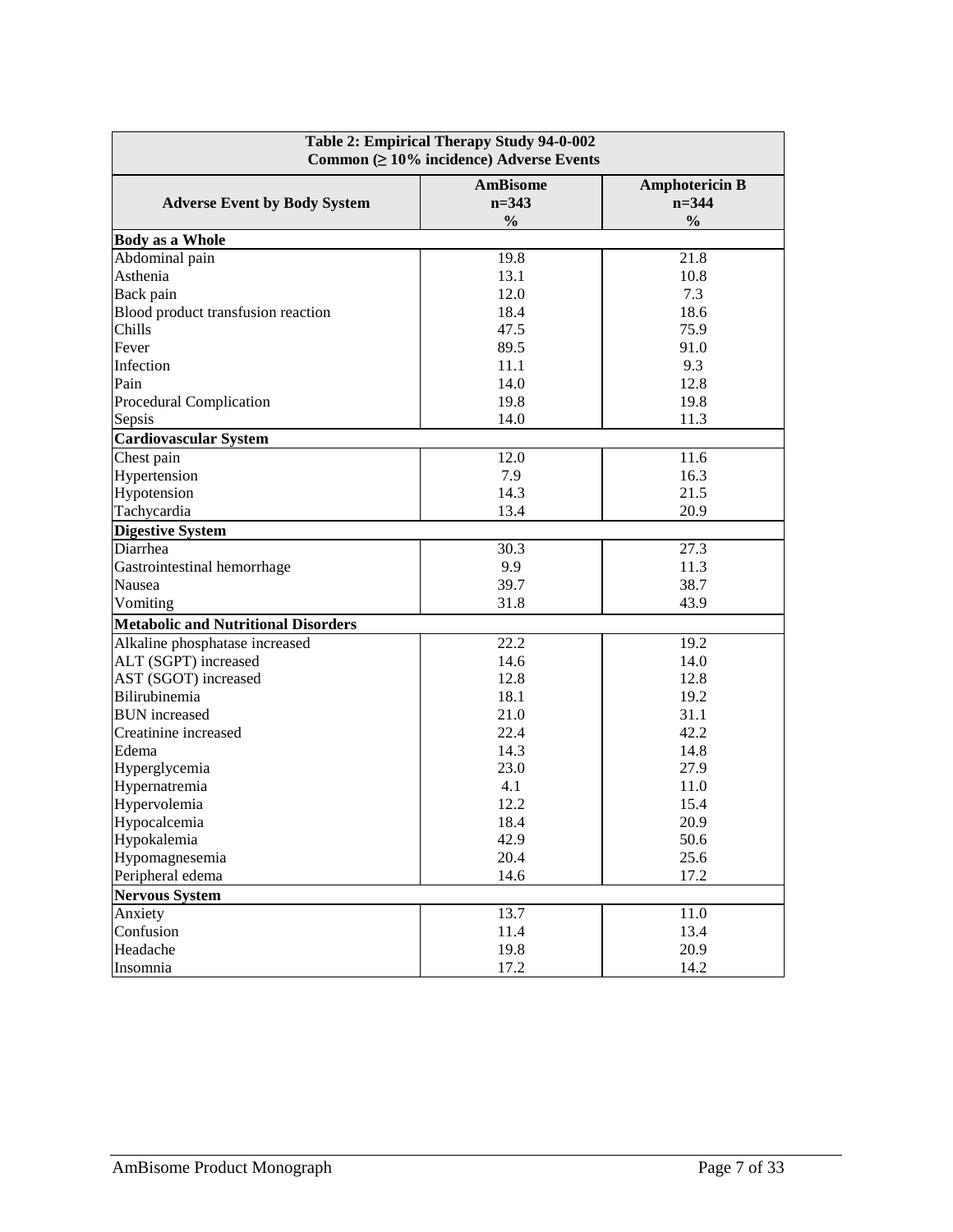| Table 2: Empirical Therapy Study 94-0-002<br>Common $( \geq 10\%$ incidence) Adverse Events |                                             |                                                     |  |
|---------------------------------------------------------------------------------------------|---------------------------------------------|-----------------------------------------------------|--|
| <b>Adverse Event by Body System</b>                                                         | <b>AmBisome</b><br>$n=343$<br>$\frac{0}{0}$ | <b>Amphotericin B</b><br>$n = 344$<br>$\frac{0}{0}$ |  |
| <b>Respiratory System</b>                                                                   |                                             |                                                     |  |
| Cough Increased                                                                             | 17.8                                        | 21.8                                                |  |
| Dyspnea                                                                                     | 23.0                                        | 29.1                                                |  |
| Epistaxis                                                                                   | 14.9                                        | 20.1                                                |  |
| Hypoxia                                                                                     | 7.6                                         | 14.8                                                |  |
| Lung disorder                                                                               | 17.8                                        | 17.4                                                |  |
| Pleural effusion                                                                            | 12.5                                        | 9.6                                                 |  |
| <b>Rhinitis</b>                                                                             | 11.1                                        | 11.0                                                |  |
| <b>Skin and Appendages</b>                                                                  |                                             |                                                     |  |
| <b>Pruritus</b>                                                                             | 10.8                                        | 10.2                                                |  |
| Rash                                                                                        | 24.8                                        | 24.4                                                |  |
| Sweating                                                                                    | 7.0                                         | 10.8                                                |  |
| <b>Urogenital System</b>                                                                    |                                             |                                                     |  |
| Hematuria                                                                                   | 14                                          | 14                                                  |  |

AmBisome was well tolerated. AmBisome had a lower incidence of chills, hypotension, hypertension, tachycardia, hypoxia, hypokalemia, and various events related to decreased kidney function as compared to amphotericin B desoxycholate.

In pediatric patients (16 years of age or less) in this double-blind study, AmBisome, compared to amphotericin B desoxycholate had a lower incidence of hypokalemia (37% versus 55%), chills (29% versus 68%), vomiting (27% versus 55%), and hypertension (10% versus 21%). Similar trends, although with a somewhat lower incidence, were observed in open-label, randomized Study 104-14 involving 205 febrile neutropenic pediatric patients (141 treated with AmBisome and 64 treated with amphotericin B desoxycholate). Pediatric patients appear to have more tolerance than older individuals for the nephrotoxic effects of amphotericin B desoxycholate.

The following adverse events are based on the experience of 244 patients (202 adult and 42 pediatric patients) of whom 85 patients were treated with AmBisome 3 mg/kg, 81 patients were treated with AmBisome 5 mg/kg and 78 patients were treated with amphotericin B lipid complex 5 mg/kg in Study 97-0-034, a randomized, double-blind, multicenter study in febrile, neutropenic patients. AmBisome and amphotericin B lipid complex were infused over two hours.

Patients administered AmBisome (3 mg/kg per day and/or 5 mg/kg per day) had a statistically lower incidence of chills, hypertension, hypotension, tachycardia, increased creatinine, hypoxia, hyperventilation and asthma than those administered amphotericin B lipid complex. These adverse events were 2.5 to 13 times more frequent for patients in the amphotericin B lipid complex group compared with those administered AmBisome. However, confusion was more common (nearly 4 times more frequent) with 3 mg/kg per day AmBisome than with amphotericin B lipid complex.

The incidence of adverse events with statistically significant differences between AmBisome (3 mg/kg and/or 5 mg/kg) and amphotericin B lipid complex treatment groups regardless of relationship to study drug are summarized in Table 3.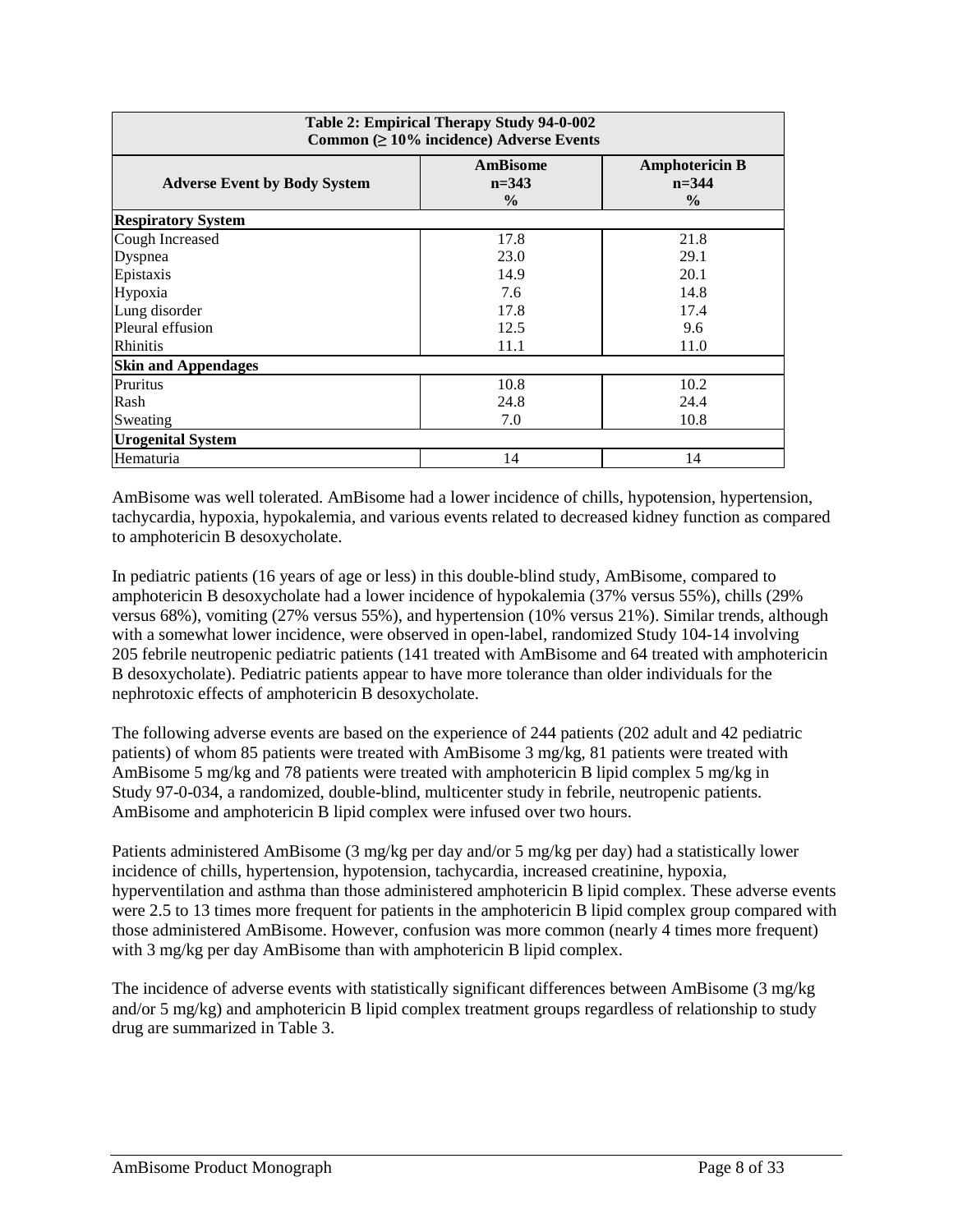| Table 3: Empirical Therapy Study 97-0-034<br>Incidence and p-value <sup>†</sup> (Fisher's Exact Test) |                                   |                         |                                        |
|-------------------------------------------------------------------------------------------------------|-----------------------------------|-------------------------|----------------------------------------|
|                                                                                                       | AmBisome<br>$3 \text{ mg/kg/day}$ | AmBisome<br>5 mg/kg/day | <b>Amphotericin B</b><br>lipid complex |
| Total number of patients                                                                              | 85                                | 81                      | 78                                     |
| Chills / Rigors                                                                                       | 40.0% p<0.001                     | 48.1% p<0.001           | 89.7%                                  |
| Hypertension                                                                                          | 10.6% $p=0.037$                   | 19.8% $p=0.700$         | 23.1%                                  |
| Hypotension                                                                                           | 10.6% $p=0.129$                   | 7.4% $p=0.035$          | 19.2%                                  |
| Tachycardia                                                                                           | 9.4% $p=0.020$                    | 18.5% p=0.559           | 23.1%                                  |
| Creatinine Increased                                                                                  | $20.0\%$ p<0.001                  | 18.5% $p<0.001$         | 48.7%                                  |
| Confusion                                                                                             | 12.9% $p=0.050$                   | 8.6% $p=0.329$          | 3.8%                                   |
| Hypoxia                                                                                               | 7.1\% $p=0.020$                   | 6.2% $p=0.009$          | 20.5%                                  |
| Hyperventilation                                                                                      | 3.5% $p=0.197$                    | 1.2\% $p=0.032$         | 9.0%                                   |
| Asthma                                                                                                | 0 $p=0.050$                       | 1.2% $p=0.204$          | 5.1%                                   |

† p-values vs amphotericin B lipid complex

In a double-blind, placebo-controlled study of patients undergoing bone marrow transplantation or chemotherapy, there were no significant differences between AmBisome and placebo in the incidence of adverse events.

Study 94-0-013, was a randomized, double-blind, multicenter comparative trial of two doses of AmBisome versus amphotericin B, for a target 14-day induction period. Treatment was followed by fluconazole as consolidation therapy to complete a total of 10 weeks of therapy for the treatment of acute cryptococcal meningitis in AIDS patients. The following adverse events are based on the experience of 267 patients (266 adult and 1 pediatric patient) of whom 86 patients were treated with AmBisome 3 mg/kg/day, 94 patients were treated with AmBisome 6 mg/kg/day and 87 patients were treated with amphotericin B desoxycholate 0.7 mg/kg/day. AmBisome and amphotericin B were infused over two to four hours.

The incidence of adverse events occurring in more than 10% of subjects in one or more treatment arms is provided in Table 4.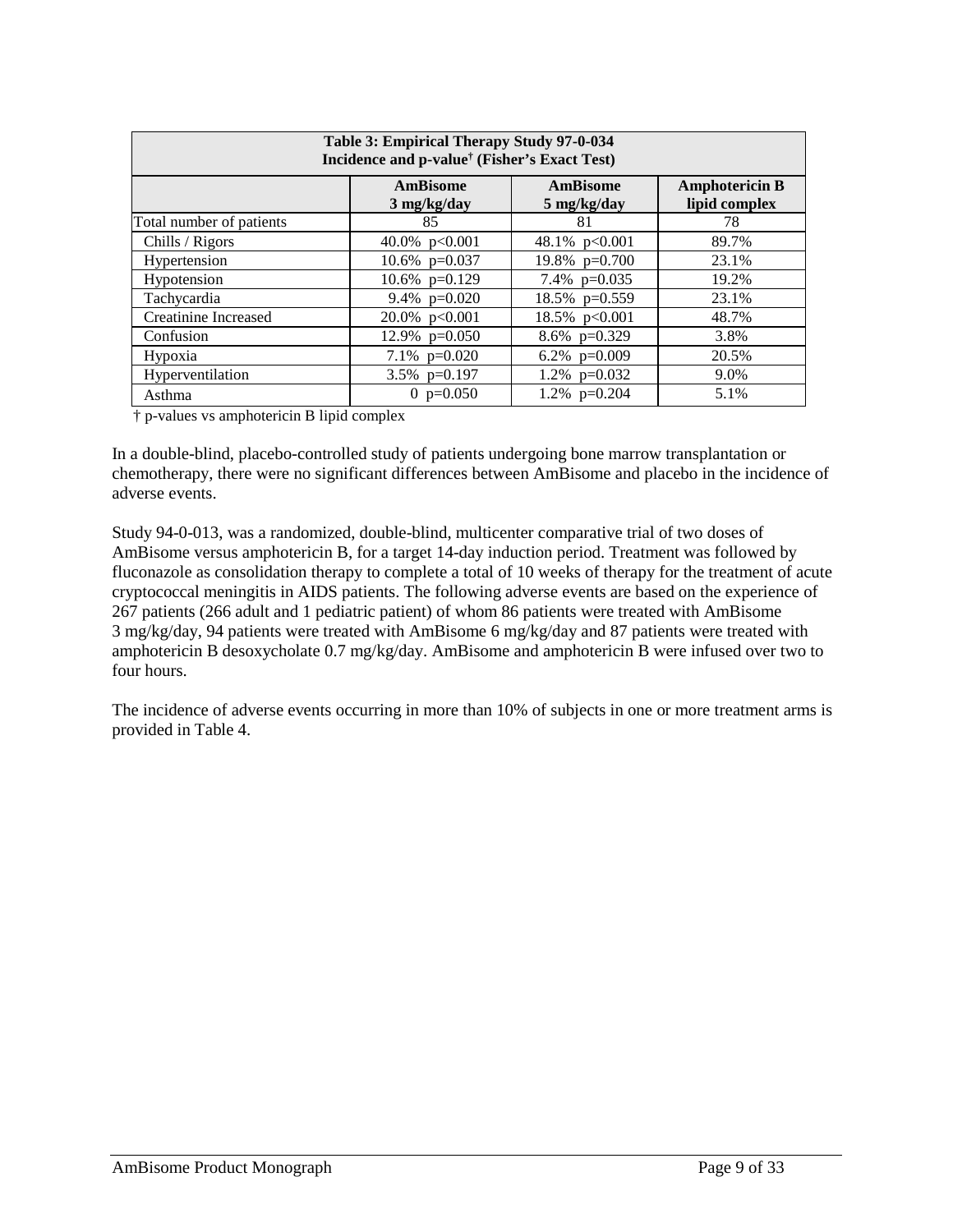| Table 4: Incidence of Common ( $\geq 10\%$ incidence) Non-Infusion Related Adverse Events |                            |                 |                       |  |
|-------------------------------------------------------------------------------------------|----------------------------|-----------------|-----------------------|--|
|                                                                                           | (Weeks 1-4) Study 94-0-013 |                 |                       |  |
|                                                                                           | <b>AmBisome</b>            | <b>AmBisome</b> | <b>Amphotericin B</b> |  |
| <b>Adverse Event by Body System</b>                                                       | $3$ mg/kg/day              | 6 mg/kg/day     | $0.7$ mg/kg/day       |  |
|                                                                                           | $n=86$                     | $n=94$          | $n=87$                |  |
|                                                                                           | $\frac{0}{0}$              | $\frac{0}{0}$   | $\frac{0}{0}$         |  |
| <b>Body as a Whole</b>                                                                    |                            |                 |                       |  |
| Abdominal pain                                                                            | 7.0                        | 7.4             | 10.3                  |  |
| Infection                                                                                 | 12.8                       | 11.7            | 6.9                   |  |
| Procedural Complication                                                                   | 8.1                        | 9.6             | 10.3                  |  |
| <b>Cardiovascular System</b>                                                              |                            |                 |                       |  |
| Phlebitis                                                                                 | 9.3                        | 10.6            | 25.3                  |  |
| <b>Digestive System</b>                                                                   |                            |                 |                       |  |
| Anorexia                                                                                  | 14.0                       | 9.6             | 11.5                  |  |
| Constipation                                                                              | 15.1                       | 14.9            | 20.7                  |  |
| Diarrhea                                                                                  | 10.5                       | 16.0            | 10.3                  |  |
| Nausea                                                                                    | 16.3                       | 21.3            | 25.3                  |  |
| Vomiting                                                                                  | 10.5                       | 21.3            | 20.7                  |  |
| <b>Hemic and Lymphatic System</b>                                                         |                            |                 |                       |  |
| Anemia                                                                                    | 26.7                       | 47.9            | 43.7                  |  |
| Leukopenia                                                                                | 15.1                       | 17.0            | 17.2                  |  |
| Thrombocytopenia                                                                          | 5.8                        | 12.8            | 6.9                   |  |
| <b>Metabolic and Nutritional Disorders</b>                                                |                            |                 |                       |  |
| Bilirubinemia                                                                             | $\boldsymbol{0}$           | 8.5             | 12.6                  |  |
| <b>BUN</b> Increased                                                                      | 9.3                        | 7.4             | 10.3                  |  |
| <b>Creatinine Increased</b>                                                               | 18.6                       | 39.4            | 43.7                  |  |
| Hyperglycemia                                                                             | 9.3                        | 12.8            | 17.2                  |  |
| Hypocalcemia                                                                              | 12.8                       | 17.0            | 13.8                  |  |
| Hypokalemia                                                                               | 31.4                       | 51.1            | 48.3                  |  |
| Hypomagnesemia                                                                            | 29.1                       | 48.9            | 40.2                  |  |
| Hyponatremia                                                                              | 11.6                       | 8.5             | 9.2                   |  |
| <b>Liver Function Tests Abnormal</b>                                                      | 12.8                       | 4.3             | 9.2                   |  |
| <b>Nervous System</b>                                                                     |                            |                 |                       |  |
| <b>Dizziness</b>                                                                          | 7.0                        | 8.5             | 10.3                  |  |
| Insomnia                                                                                  | 22.1                       | 17.0            | 20.7                  |  |
| <b>Respiratory System</b>                                                                 |                            |                 |                       |  |
| Cough Increased                                                                           | 8.1                        | 2.1             | 10.3                  |  |
| <b>Skin and Appendages</b>                                                                |                            |                 |                       |  |
| Rash                                                                                      | 4.7                        | 11.7            | 4.6                   |  |

Among non-infusion-related adverse events, overall cardiovascular adverse events and phlebitis were lower in both AmBisome groups as shown in Table 5.

| Table 5: Cardiovascular Adverse Events Study 94-0-013                 |                                |                                |                                          |
|-----------------------------------------------------------------------|--------------------------------|--------------------------------|------------------------------------------|
|                                                                       | <b>AmBisome</b><br>3 mg/kg/day | <b>AmBisome</b><br>6 mg/kg/day | <b>Amphotericin B</b><br>$0.7$ mg/kg/day |
| Total number of patients receiving at<br>least one dose of study drug | 86                             | 94                             | 87                                       |
| Cardiovascular system, any adverse<br>event                           | 23 (27%)                       | 27 (29%)                       | 39 (45%)                                 |
| Phlebitis                                                             | $8(9\%)$                       | 10(11%)                        | 22 (25%)                                 |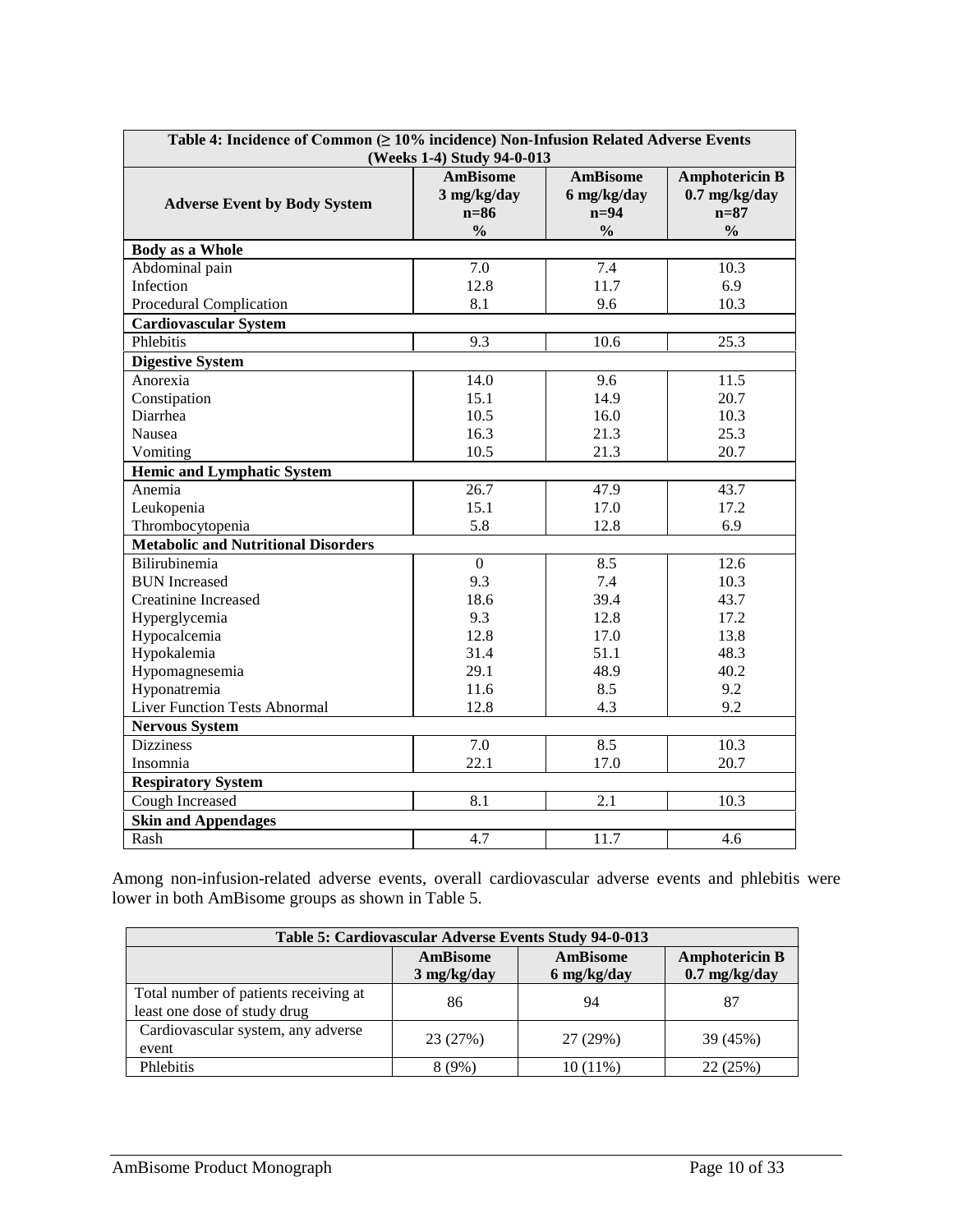The following adverse events occurred at a significantly higher rate with the 6 mg/kg/day AmBisome dose compared to the 3 mg/kg/day AmBisome dose: overall incidence of hemic and lymphatic system adverse events, anemia, hypokalemia, hypomagnesemia, creatinine increased and bilirubinemia.

# **Infusion-Related Reactions**

In Study 94-0-002, the large, double-blind study of pediatric and adult febrile neutropenic patients, no premedication to prevent infusion-related reaction was administered prior to the first dose of study drug (Day 1). AmBisome-treated patients had a lower incidence of infusion-related fever (17% versus 44%), chills/rigors (18% versus 54%) and vomiting (6% versus 8%) on Day 1 as compared to amphotericin B desoxycholate-treated patients.

The incidence of infusion-related reactions on Day 1 in pediatric and adult patients is summarized in Table 6.

| Table 6: Incidence of Day 1 Infusion-Related Reactions (IRR) By Patient Age |                                                        |                                          |                                                 |                                          |
|-----------------------------------------------------------------------------|--------------------------------------------------------|------------------------------------------|-------------------------------------------------|------------------------------------------|
|                                                                             | <b>Pediatric Patients</b><br>$( \leq 16$ years of age) |                                          | <b>Adult Patients</b><br>$($ > 16 years of age) |                                          |
|                                                                             | AmBisome<br>$3 \text{ mg/kg/day}$                      | <b>Amphotericin B</b><br>$0.6$ mg/kg/day | AmBisome<br>$3 \text{ mg/kg/day}$               | <b>Amphotericin B</b><br>$0.6$ mg/kg/day |
| Total number of patients receiving at<br>least one dose of study drug       | 48                                                     | 47                                       | 295                                             | 297                                      |
| Patients with fever <sup>†</sup> increase $\geq$ 1.0°C                      | 6(13%)                                                 | 22 (47%)                                 | 52 (18%)                                        | 128 (43%)                                |
| Patients with chills/rigors                                                 | 4(8%)                                                  | 22 (47%)                                 | 59 (20%)                                        | 165 (56%)                                |
| Patients with nausea                                                        | 4(8%)                                                  | 4(9%)                                    | 38 (13%)                                        | 31 (10%)                                 |
| Patients with vomiting                                                      | 2(4%)                                                  | 7(15%)                                   | 19(6%)                                          | 21 (7%)                                  |
| Patients with other reactions                                               | 10(21%)                                                | 13 (28%)                                 | 47 (16%)                                        | 69 (23%)                                 |

† Day 1 body temperature increased above the temperature taken within 1 hour prior to infusion (preinfusion temperature) or above the lowest infusion value (no preinfusion temperature recorded).

Cardiorespiratory events, except for vasodilatation (flushing), during all study drug infusions were more frequent in amphotericin B-treated patients as summarized in Table 7.

| Table 7: Incidence of Infusion-Related Cardiorespiratory Events |                 |                       |  |  |
|-----------------------------------------------------------------|-----------------|-----------------------|--|--|
|                                                                 | <b>AmBisome</b> | <b>Amphotericin B</b> |  |  |
| Event                                                           | 3 mg/kg/day     | $0.6$ mg/kg/day       |  |  |
|                                                                 | $n = 343$       | $n = 344$             |  |  |
| Hypotension                                                     | $12(3.5\%)$     | $28(8.1\%)$           |  |  |
| Tachycardia                                                     | $8(2.3\%)$      | 43 (12.5%)            |  |  |
| Hypertension                                                    | $8(2.3\%)$      | 39 (11.3%)            |  |  |
| Vasodilatation                                                  | 18 (5.2%)       | $2(0.6\%)$            |  |  |
| Dyspnea                                                         | 16(4.7%)        | 25(7.3%)              |  |  |
| Hyperventilation                                                | $4(1.2\%)$      | 17 (4.9%)             |  |  |
| Hypoxia                                                         | $1(0.3\%)$      | $22(6.4\%)$           |  |  |

The percentage of patients who received drugs either for the treatment or prevention of infusion-related reactions (e.g., acetaminophen, diphenhydramine, meperidine and hydrocortisone) was lower in AmBisome-treated patients compared with amphotericin B desoxycholate-treated patients.

In the empirical therapy study, 97-0-034, on Day 1, where no premedication was administered, the overall incidence of infusion-related events of chills/rigors was significantly lower for patients administered AmBisome compared with amphotericin B lipid complex. In addition, a lower incidence of chills/rigors on Day 1 was evident regardless of age, sex, receipt of bone marrow transplant or transplant type, or the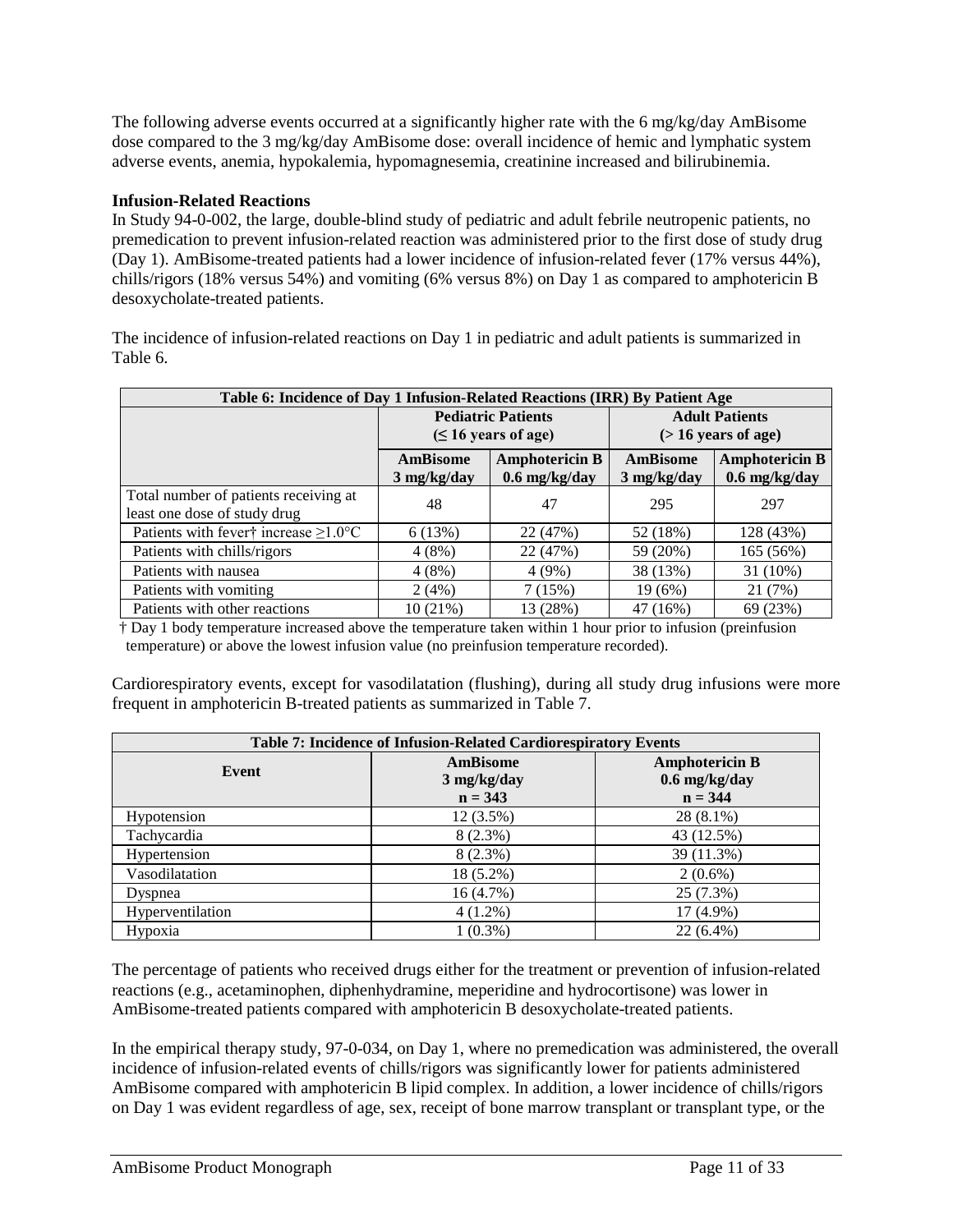use of immunosuppressants. Fever, chills/rigors and hypoxia were significantly lower for each AmBisome group compared with the amphotericin B lipid complex group. The infusion-related event, hypoxia, was reported for 11.5% of amphotericin B lipid complex-treated patients compared with 0% of patients administered 3 mg/kg per day AmBisome and 1.2% of patients treated with 5 mg/kg per day AmBisome (see Table 8).

| Table 8: Incidence of Day 1 Infusion-Related Reactions (IRR) Chills/Rigors |                                 |                 |              |                              |  |
|----------------------------------------------------------------------------|---------------------------------|-----------------|--------------|------------------------------|--|
| <b>Empirical Therapy Study 97-0-034</b>                                    |                                 |                 |              |                              |  |
|                                                                            |                                 | <b>AmBisome</b> |              | <b>Amphotericin B</b>        |  |
|                                                                            | 3 mg/kg/day                     | 5 mg/kg/day     | <b>BOTH</b>  | lipid complex<br>5 mg/kg/day |  |
| Total number of patients                                                   | 85                              | 81              | 166          | 78                           |  |
| Patients with Chills/Rigors                                                | $16(18.8\%)$                    | 19 (23.5%)      | $35(21.1\%)$ | 62 (79.5%)                   |  |
| Total number with IRR                                                      | 44 (51.8%)                      | 39 (48.1%)      | 83 (50.0%)   | 69 (88.5%)                   |  |
| Patients with fever <sup>†</sup>                                           |                                 |                 |              |                              |  |
| $>1.0$ °C increase in                                                      | 20 (23.5%)                      | $16(19.8\%)$    | 36 (21.7%)   | 45 (57.7%)                   |  |
| temperature                                                                |                                 |                 |              |                              |  |
| Patients with nausea                                                       | $9(10.6\%)$                     | $7(8.6\%)$      | $16(9.6\%)$  | 9(11.5%)                     |  |
| Patients with vomiting                                                     | $5(5.9\%)$                      | $5(6.2\%)$      | $10(6.0\%)$  | $11(14.1\%)$                 |  |
|                                                                            | Patients with other significant |                 |              |                              |  |
| reactions                                                                  | $16(18.8\%)$                    | 21 (25.9%)      | 37 (22.3%)   | 32 (41.0%)                   |  |
| Hypertension                                                               | 4(4.7%)                         | $7(8.6\%)$      | $11(6.6\%)$  | 12 (15.4%)                   |  |
| Tachycardia                                                                | $2(2.4\%)$                      | $8(9.9\%)$      | $10(6.0\%)$  | 14 (17.9%)                   |  |
| Dyspnea                                                                    | 4(4.7%)                         | $8(9.9\%)$      | $12(7.2\%)$  | 8 (10.3%)                    |  |
| Hypoxia                                                                    | $\theta$                        | $1(1.2\%)$      | $1(1\%)$     | 9(11.5%)                     |  |

† Day 1 body temperature increased above the temperature taken within 1 hour prior to infusion (preinfusion temperature) or above the lowest infusion value (no preinfusion temperature recorded). Patients were not administered pre-medications to prevent infusion-related reactions prior to the Day 1 study drug infusion.

In Study 94-0-013, a randomized, double-blind, multicenter trial comparing AmBisome and amphotericin B desoxycholate as initial therapy for cryptococcal meningitis, in 266 adult and one pediatric HIV positive patients, premedications to prevent infusion-related reactions were permitted. The proportion of patients in the amphotericin B group who required medication for the treatment of infusion-related reactions was > 2 times that in the AmBisome group. AmBisome-treated patients again had a lower incidence of fever, chills/rigors and respiratory adverse events as summarized in Table 9.

| Table 9: Incidence of Infusion-Related Reactions Study 94-0-013       |                                |                                |                                                  |  |
|-----------------------------------------------------------------------|--------------------------------|--------------------------------|--------------------------------------------------|--|
|                                                                       | <b>AmBisome</b><br>3 mg/kg/day | <b>AmBisome</b><br>6 mg/kg/day | <b>Amphotericin B</b><br>$0.7 \text{ mg/kg/day}$ |  |
| Total number of patients receiving at<br>least one dose of study drug | 86                             | 94                             | 87                                               |  |
| Patients with fever increase of $>1$ °C                               | 6(7%)                          | 8(9%)                          | 24 (28%)                                         |  |
| Patients with chills/rigors                                           | 5(6%)                          | 8(9%)                          | 42 (48%)                                         |  |
| Patients with nausea                                                  | 11 (13%)                       | 13 (14%)                       | 18 (20%)                                         |  |
| Patients with vomiting                                                | 14 (16%)                       | 13 (14%)                       | 16 (18%)                                         |  |
| Respiratory adverse events                                            |                                | $(1\%)$                        | 8(9%)                                            |  |

There have been a few reports of flushing, back pain with or without chest tightness, and chest pain associated with AmBisome administration; on occasion, this has been severe. Where these symptoms were noted, the reaction developed within a few minutes after the start of infusion and disappeared rapidly when the infusion was stopped. The symptoms do not occur with every dose and usually do not recur on subsequent administrations when the infusion rate is slowed.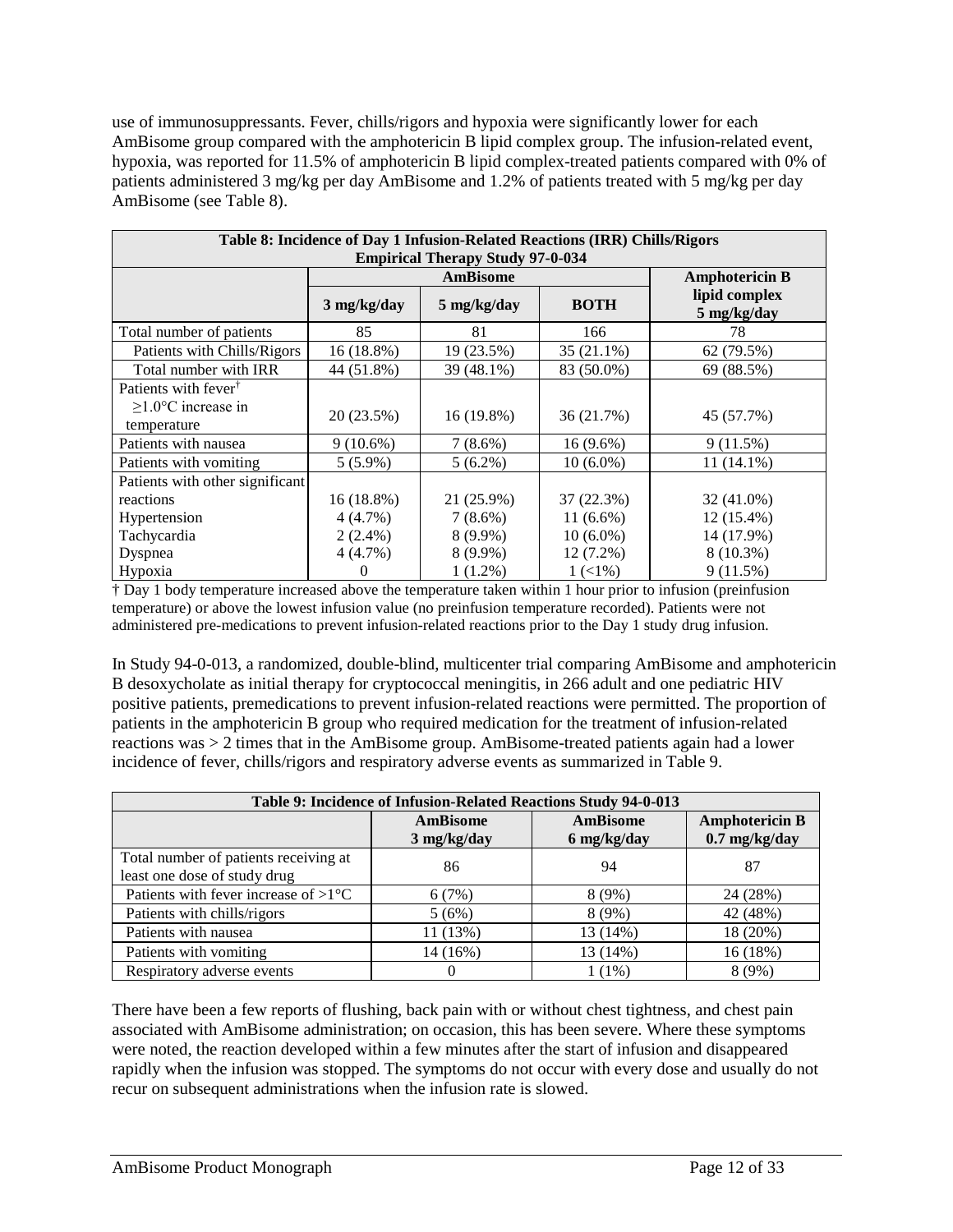# **Toxicity and Discontinuation of Dosing**

In Study 94-0-002, a significantly lower incidence of grade 3 or 4 toxicity was observed in the AmBisome group compared with the amphotericin B group. In addition, nearly three times as many patients administered amphotericin B required a reduction in dose due to toxicity or discontinuation of study drug due to an infusion-related reaction compared with those administered AmBisome.

In empirical therapy study, 97-0-034, a significantly higher percentage of patients in the amphotericin B lipid complex group discontinued the study drug due to an adverse event than in the AmBisome groups (32% vs 13%, respectively). The incidence of discontinuations due to increased creatinine was significantly higher in the amphotericin B lipid complex group than in the AmBisome 5 mg/kg per day group (10% vs 1%, respectively) or the AmBisome 3 mg/kg per day group (10% vs 2%, respectively). In addition, the incidence of discontinuation was significantly higher in the amphotericin B lipid complex group than in the AmBisome 3 mg/kg per day group due to fever (6% vs 0%, respectively) and in the AmBisome 5 mg/kg per day group due to hypoxia (8% vs 0%, respectively).

### **Less Common Adverse Events**

The following adverse events also have been reported in 2% to 10% of AmBisome-treated patients receiving chemotherapy or bone marrow transplantation or who had HIV disease in six comparative, clinical trials:

| Body as a Whole:                               | abdomen enlarged, allergic reaction, cellulitis, cell-mediated immunological<br>reaction, face edema, graft-versus-host disease, malaise, neck pain, and<br>procedural complication.                                                                                                                                                            |
|------------------------------------------------|-------------------------------------------------------------------------------------------------------------------------------------------------------------------------------------------------------------------------------------------------------------------------------------------------------------------------------------------------|
| Cardiovascular System:                         | arrhythmia, atrial fibrillation, bradycardia, cardiac arrest, cardiomegaly,<br>hemorrhage, postural hypotension, valvular heart disease, vascular disorder,<br>and vasodilatation (flushing).                                                                                                                                                   |
| Digestive System:                              | anorexia, constipation, dry mouth/nose, dyspepsia, dysphagia, eructation,<br>fecal incontinence, flatulence, hemorrhoids, gum/oral hemorrhage,<br>hematemesis, hepatocellular damage, hepatomegaly, ileus, liver function test<br>abnormal, mucositis, rectal disorder, stomatitis, ulcerative stomatitis, and<br>veno-occlusive liver disease. |
| Hemic and Lymphatic<br>System:                 | anemia, coagulation disorder, ecchymosis, fluid overload, petechia,<br>prothrombin decreased, prothrombin increased, and thrombocytopenia.                                                                                                                                                                                                      |
| Metabolic and<br><b>Nutritional Disorders:</b> | acidosis, amylase increased, hyperchloremia, hyperkalemia,<br>hypermagnesemia, hyperphosphatemia, hyponatremia, hypophosphatemia,<br>hypoproteinemia, lactate dehydrogenase increased, nonprotein nitrogen<br>(NPN) increased, and respiratory alkalosis.                                                                                       |
| Musculoskeletal System:                        | arthralgia, bone pain, dystonia, myalgia, and rigors.                                                                                                                                                                                                                                                                                           |
| Nervous System:                                | agitation, coma, convulsion, depression, dysesthesia, dizziness,<br>hallucinations, nervousness, paresthesia, somnolence, thinking abnormality,<br>and tremor.                                                                                                                                                                                  |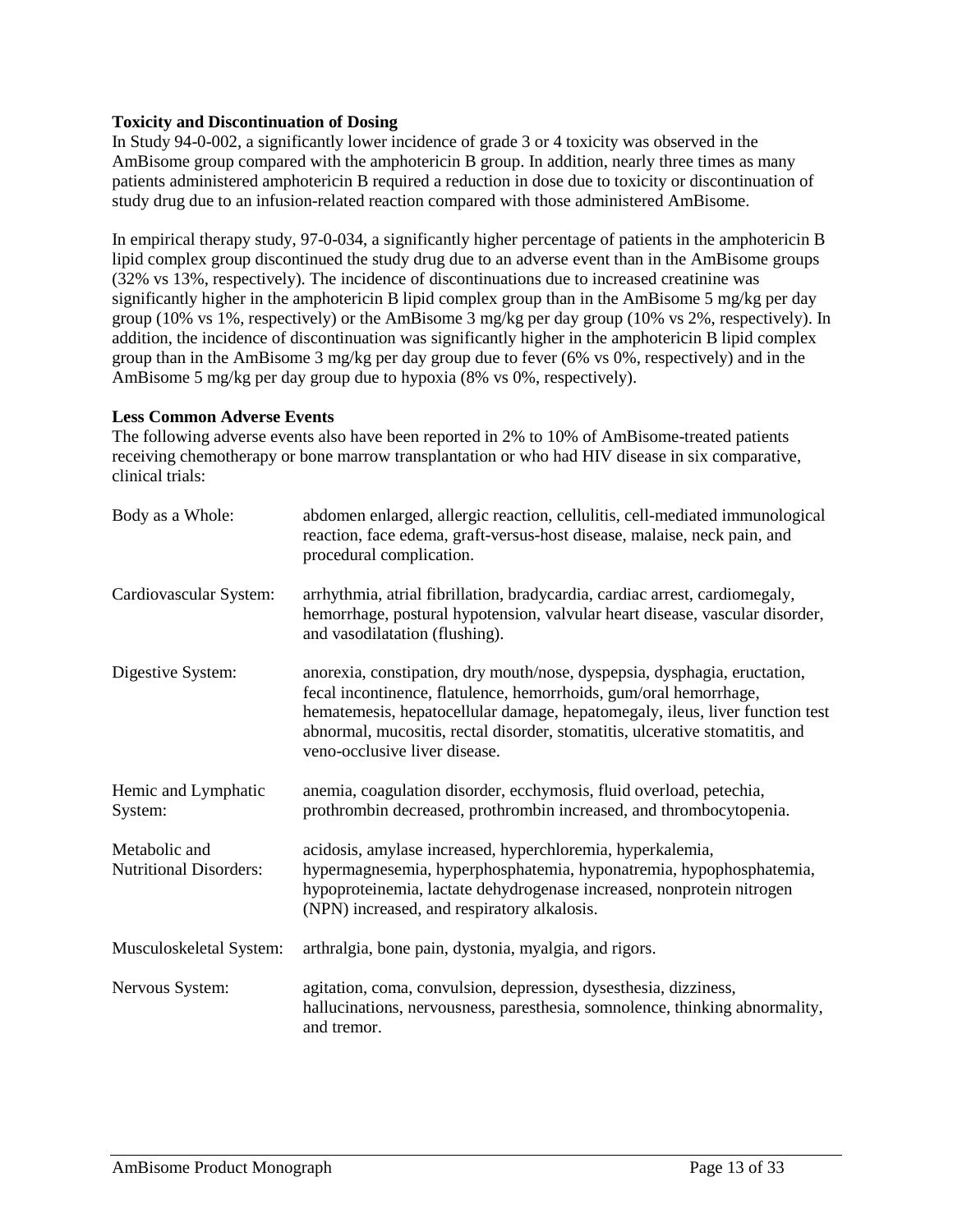| <b>Respiratory System:</b> | asthma, atelectasis, hemoptysis, hiccup, hyperventilation, influenza-like<br>symptoms, lung edema, pharyngitis, pneumonia, respiratory insufficiency,<br>respiratory failure, and sinusitis.                         |
|----------------------------|----------------------------------------------------------------------------------------------------------------------------------------------------------------------------------------------------------------------|
| Skin and Appendages:       | alopecia, dry skin, herpes simplex, injection site reactions involving pain and<br>inflammation, maculopapular rash, purpura, skin discoloration, skin disorder,<br>skin ulcer, urticaria, and vesiculobullous rash. |
| Special Senses:            | conjunctivitis, dry eyes, and eye hemorrhage.                                                                                                                                                                        |
| Urogenital System:         | abnormal renal function, acute renal failure, dysuria, renal failure, toxic<br>nephropathy, urinary incontinence, and vaginal hemorrhage.                                                                            |

# **Postmarketing Adverse Events**

The following adverse experiences have been reported infrequently in postmarketing surveillance, in addition to those mentioned above: agranulocytosis, anaphylactic reaction, angioedema, bronchospasm/wheezing, cholestasis, cyanosis/hypoventilation, erythema, epilepsy, fever, generalized edema, headache, hemorrhagic cystitis, hyperbilirubinemia, hypocalcemia, jaundice, increased liver enzymes, leukopenia, multi-organ failure, myocardial infarction, pelvic bleeding, pulmonary edema, renal impairment, retrosternal pain, rhabdomyolysis (associated with hypokalemia), stomach pain, sweating, swelling (face, lips, eyes), tachycardia, urea increase, urticaria.

# **Clinical Laboratory Values**

The effect of AmBisome on renal and hepatic function and on serum electrolytes was assessed from laboratory values measured repeatedly in randomized clinical trials. The laboratory data from the controlled clinical trials previously discussed were used in this analysis. Nephrotoxicity was defined as creatinine values increasing 100% or more over pretreatment levels in pediatric patients and creatinine values increasing 100% or more over pretreatment levels in adult patients provided the peak creatinine concentration was > 1.2 mg/dL. Hypokalemia was defined as potassium levels  $\leq$  2.5 mmol/L any time during treatment.

The incidence of hepatotoxicity appeared similar in the AmBisome and amphotericin B treatment groups. Hepatotoxicity was defined as significant changes from baseline in serum concentrations of AST (SGOT) or ALT (SGPT). Significant changes were an increase to a value > 5 times baseline in cases where baseline is  $< 2$  times the upper limit of normal, an increase to a value  $> 3$  times baseline in cases where baseline is 2-5 times the upper limit of normal, and an increase to a value > 2 times baseline in cases where baseline is  $> 5$  times the upper limit of normal.

In study 94-0-002 for AmBisome, 18.7% of patients had nephrotoxicity compared with 33.7% for patients treated with conventional amphotericin B. For hypokalemia, 6.7% of AmBisome-treated patients had decreased serum potassium levels compared with 11.6% of patients who received the traditional amphotericin B formulation. For the empirical study 97-0-034, the incidence of nephrotoxicity by all measures was significantly lower, at 14.5%, for patients administered AmBisome compared with 42.5% in patients administered amphotericin B lipid complex.

The incidence of nephrotoxicity in the comparative trial for cryptococcal meningitis, Study 94-0-013, was lower in the combined AmBisome group (3 and 6 mg/kg/day), at 17.8%, compared to those treated with amphotericin B (0.7 mg/kg/day), for which 33.3% of the patients experienced nephrotoxicity.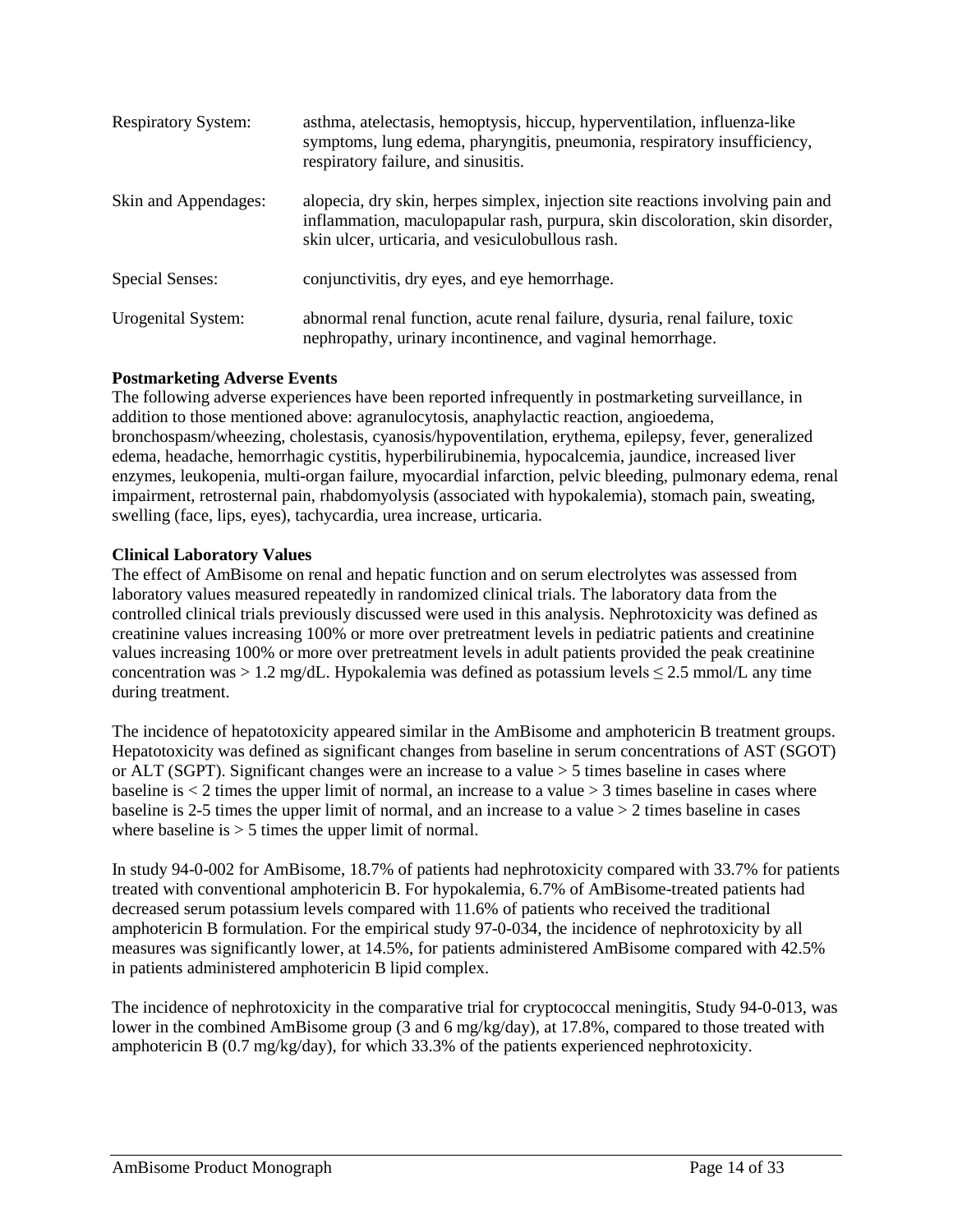### **SYMPTOMS AND TREATMENT OF OVERDOSAGE**

The toxicity of AmBisome due to overdose has not been defined. Repeated daily doses up to 10 mg/kg in pediatric patients and 15 mg/kg in adult patients have been administered in clinical trials with no reported dose-related toxicity. If an overdose is suspected, discontinue therapy, monitor the patient's clinical status and administer supportive therapy as required. Particular attention should be given to monitoring renal function. Hemodialysis or peritoneal dialysis does not appear to significantly affect the elimination of AmBisome.

For the management of a suspected drug overdose, contact your regional Poison Control Centre.

# **DOSAGE AND ADMINISTRATION**

**AmBisome is not interchangeable with other amphotericin products.** Different amphotericin products (sodium deoxycholate, liposomal, lipid complex) are not equivalent in terms of pharmacodynamics, pharmacokinetics and dosing. Serious, including fatal, medication errors have occurred with the inadvertent substitution of other amphotericin products for AmBisome. Verify the trade name, common name and dose prior to administration.

AmBisome (liposomal amphotericin B for injection) should be administered by intravenous infusion over a period of approximately 120 minutes. Infusion time may be reduced to approximately 60 minutes in patients in whom the treatment is well tolerated. If the patient experiences discomfort during infusion, the duration of infusion may be increased. The recommended concentration for intravenous infusion is 0.5 mg/mL to 2.0 mg/mL of AmBisome.

The daily dose and duration of therapy of AmBisome should be based on the infecting organism, the patient's condition and the response to therapy. Treatment should be continued until clinical parameters and laboratory tests indicate that an active fungal infection has been cured or subsided. An inadequate period of treatment may lead to recurrence of active infection. Dose, rate of infusion and duration of treatment may have to be individualized for the needs of specific patients. The recommended initial dosage of AmBisome for each indication for adult, pediatric and special population groups is outlined below and reported in the "Pharmacology" section.

### **Systemic Mycoses**

Patients with a proven systemic infection with *Aspergillus, Candida* and/or *Cryptococcus* species who are refractory to or intolerant to conventional amphotericin B therapy or are renally impaired usually have therapy instituted at 3.0 mg/kg/day, which is increased up to 5.0 mg/kg/day, as required.

### **Cryptococcal Meningitis in HIV-Infected Patients**

HIV-infected patients with cryptococcal meningitis were treated with a dose of 3.0 mg/kg/day or 6.0 mg/kg/day for an average of 14 days. Due to an increased incidence of adverse events with the 6.0 mg/kg/day dose, it is recommended patients be started with a dose of 3.0 mg/kg/day and increase to 6.0 mg/kg/day as required. Because of the high frequency of relapses, chronic suppressive therapy with another agent may be necessary after completion of a treatment course with AmBisome.

### **Empirical Treatment**

For empirical therapy, AmBisome was administered at an initial dose of 3.0 mg/kg/day, and increased or decreased as needed (dose range of 1.5-6.0 mg/kg/day) for 1-53 days at a cumulative dose of  $33.4 \pm 30.8$  mg/kg.

# **Maximum Dose**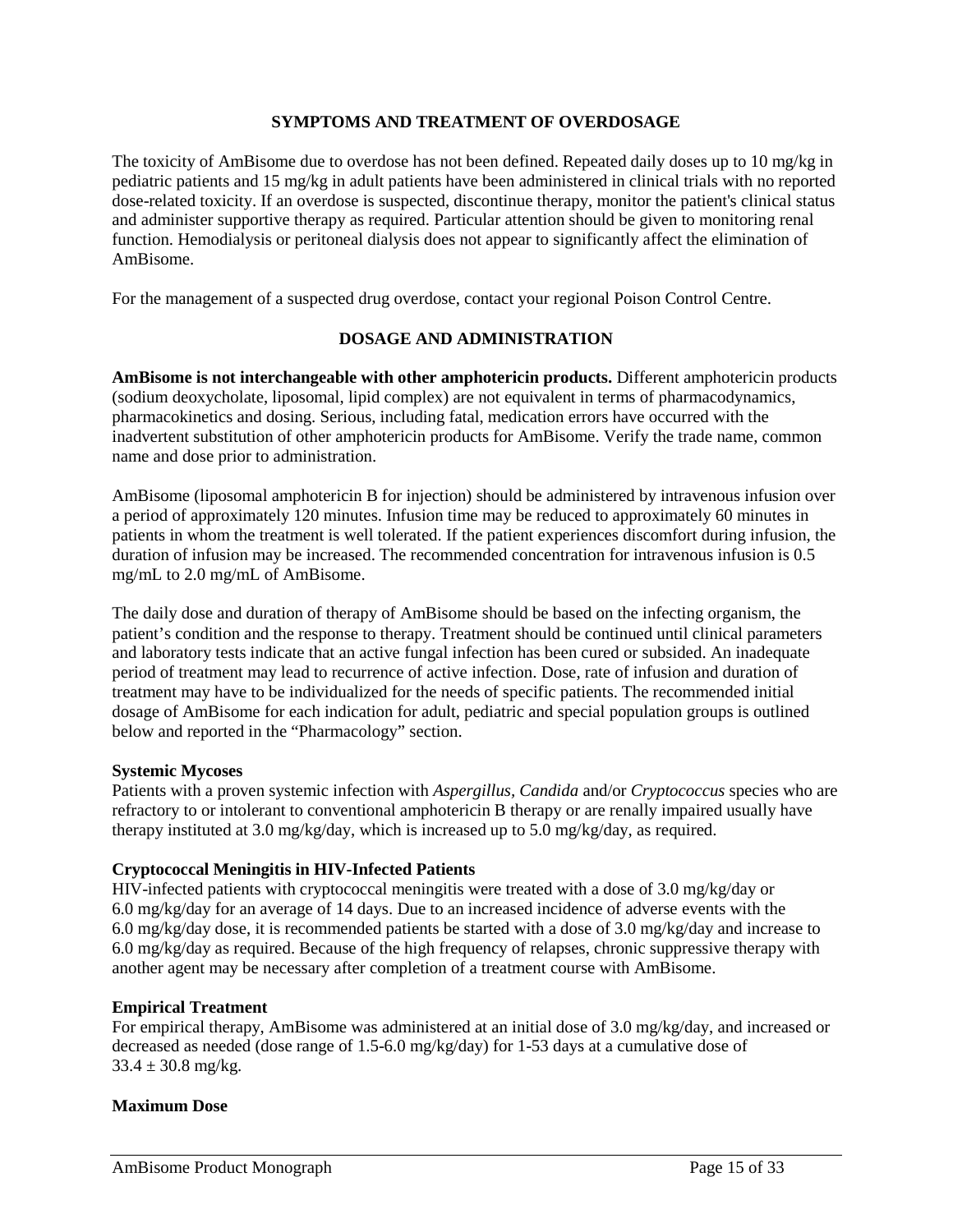In maximum tolerated dose studies in patients with empirical or proven fungal infections, treatment has been administered an average of 9-29 days in adults at doses of 7.5-15.0 mg/kg/day and 8-15 days in children at 2.5-10.0 mg/kg/day without any dose-limiting toxicity detected.

### **Special Patient Groups**

Renal Impairment:

The effect of renal impairment on the disposition of AmBisome has not been studied. AmBisome has been successfully administered to patients with preexisting renal impairment. For renal dialysis patients, AmBisome administration should be initiated after dialysis is completed.

Hepatic Impairment: The effect of hepatic impairment on the disposition of AmBisome is unknown.

# **PHARMACEUTICAL INFORMATION**

### **Drug Substance**

Proper Name: amphotericin B

Chemical Name: [1R-(1R, 3S\*,5R\*,6R\*,9R\*,11R\*,15S\*,16R\*,17R\*,18S\*,19E,21E, 23E, 25E, 27E, 29E, 31E, 33R\*,35S\*,36R\*,37S\*)]-33-[(3-Amino-3,6,dideoxy-β-D-mannopyranosyl)oxy]-1,3,5,6,9,11,17,37 octahydroxy-15,16,18-trimethyl-13-oxo-14,39-dioxabicyclo[33.3.1]nonatriaconta-19,21,23,25,27,29,31 heptaene-36-carboxylic acid (CAS No. 1397-89-3).

Molecular Formula:  $C_{47}H_{73}NO_{17}$ 

Molecular Weight: 924.10

Structural Formula:



### **Description**

Physical Form: Amphotericin B is a yellow to orange powder, commonly described as thin yellow needles.

Solubility: Insoluble in water. Soluble in Dimethy Sulfoxide and Dimethyl formamide.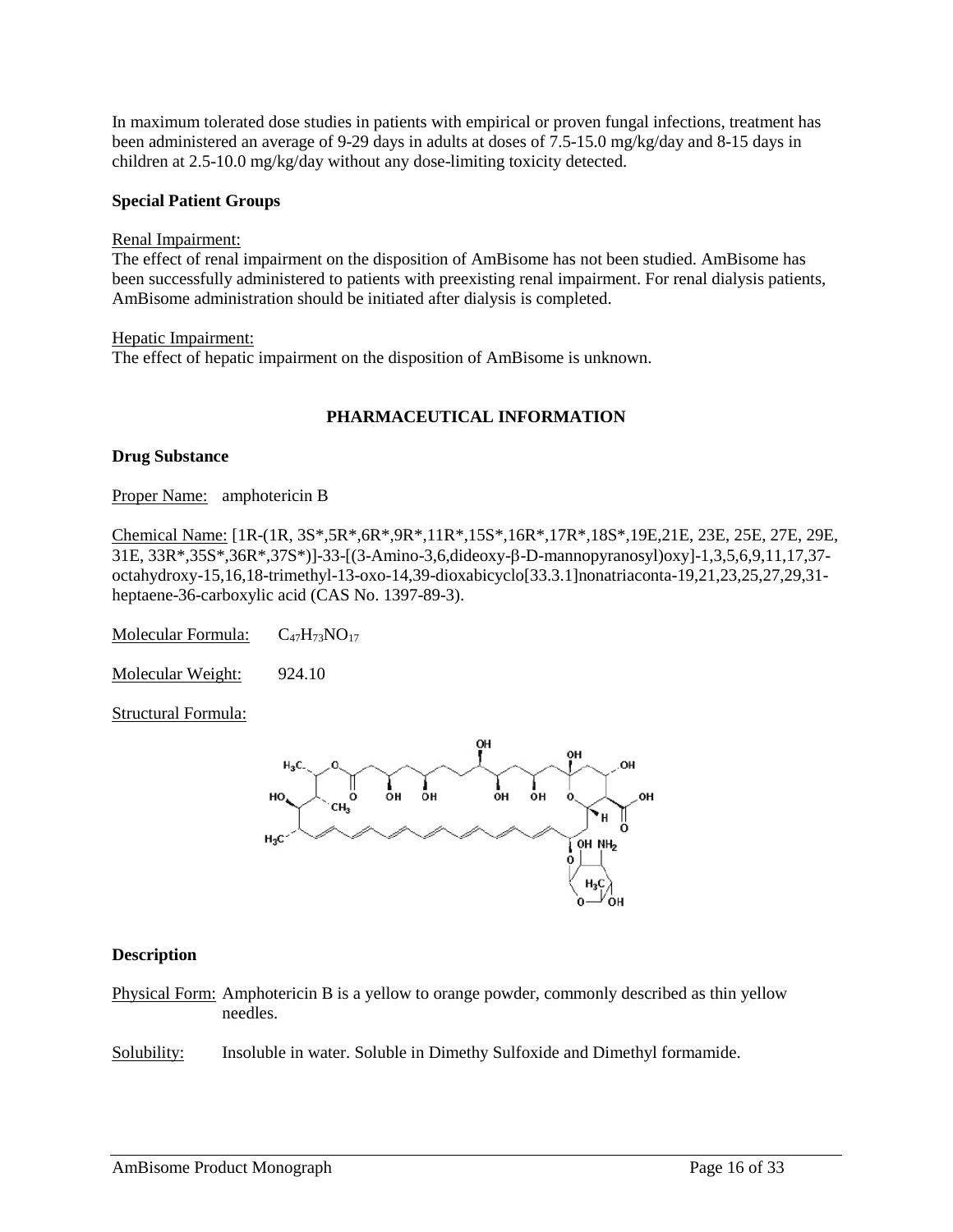pKa Values: Approximately 5.7 for the carboxylic acid group. Approximately 10 for the free primary amino group of the mycosamine moiety.

# **Composition**

AmBisome is a sterile, non-pyrogenic lyophilized product for intravenous infusion. Each vial contains 50 mg of amphotericin B, USP, intercalated into a liposomal membrane consisting of approximately 213 mg hydrogenated soy phosphatidylcholine, 52 mg cholesterol, NF, 84 mg distearoyl phosphatidylglycerol, 0.64 mg alpha tocopherol, USP, together with 900 mg sucrose, NF, and 27 mg disodium succinate hexahydrate as buffer. Following reconstitution with Sterile Water for Injection, USP, the resulting pH of the suspension is 5.0-6.0.

# **Stability and Storage Recommendations**

# STORAGE OF AMBISOME

Unopened vials of lyophilized material are to be stored between temperatures of 2 to 25°C (36 - 77°F).

# STORAGE OF RECONSTITUTED PRODUCT CONCENTRATE

The reconstituted product concentrate may be stored for up to 24 hours at 2-8°C (36-46°F) following reconstitution with Sterile Water for Injection, USP. Do not freeze.

# STORAGE OF RECONSTITUTED PRODUCT DILUTED WITH 5% DEXTROSE

Do not freeze. Injection of AmBisome should commence within 6 hours of dilution with 5% Dextrose.

**CAUTION: DISCARD** partially-used vials.

# **DIRECTIONS FOR RECONSTITUTION AND DILUTION**

# **READ THIS ENTIRE SECTION CAREFULLY BEFORE BEGINNING RECONSTITUTION**

AmBisome must be reconstituted using Sterile Water for Injection, USP (without a bacteriostatic agent). Vials of AmBisome containing 50 mg of amphotericin B are prepared as follows:

### Reconstitution:

1. Aseptically add 12 mL of Sterile Water for Injection, USP to each AmBisome vial to yield a preparation containing 4 mg amphotericin B/mL (50 mg/12.9 mL).

# **CAUTION: DO NOT RECONSTITUTE WITH SALINE OR ADD SALINE TO THE RECONSTITUTED CONCENTRATION, OR MIX WITH OTHER DRUGS.**

The use of any solution other than those recommended, or the presence of a bacteriostatic agent (e.g., benzyl alcohol) in the solution, may cause precipitation of AmBisome.

2. **SHAKE THE VIALS VIGOROUSLY** for 30 seconds to completely disperse the AmBisome. AmBisome forms a yellow, translucent suspension.

### Dilution:

3. Calculate the amount of reconstituted (4 mg/mL) AmBisome to be further diluted. AmBisome must be diluted with 5% dextrose injection to a final concentration between 0.5 mg/mL and 2.0 mg/mL prior to administration.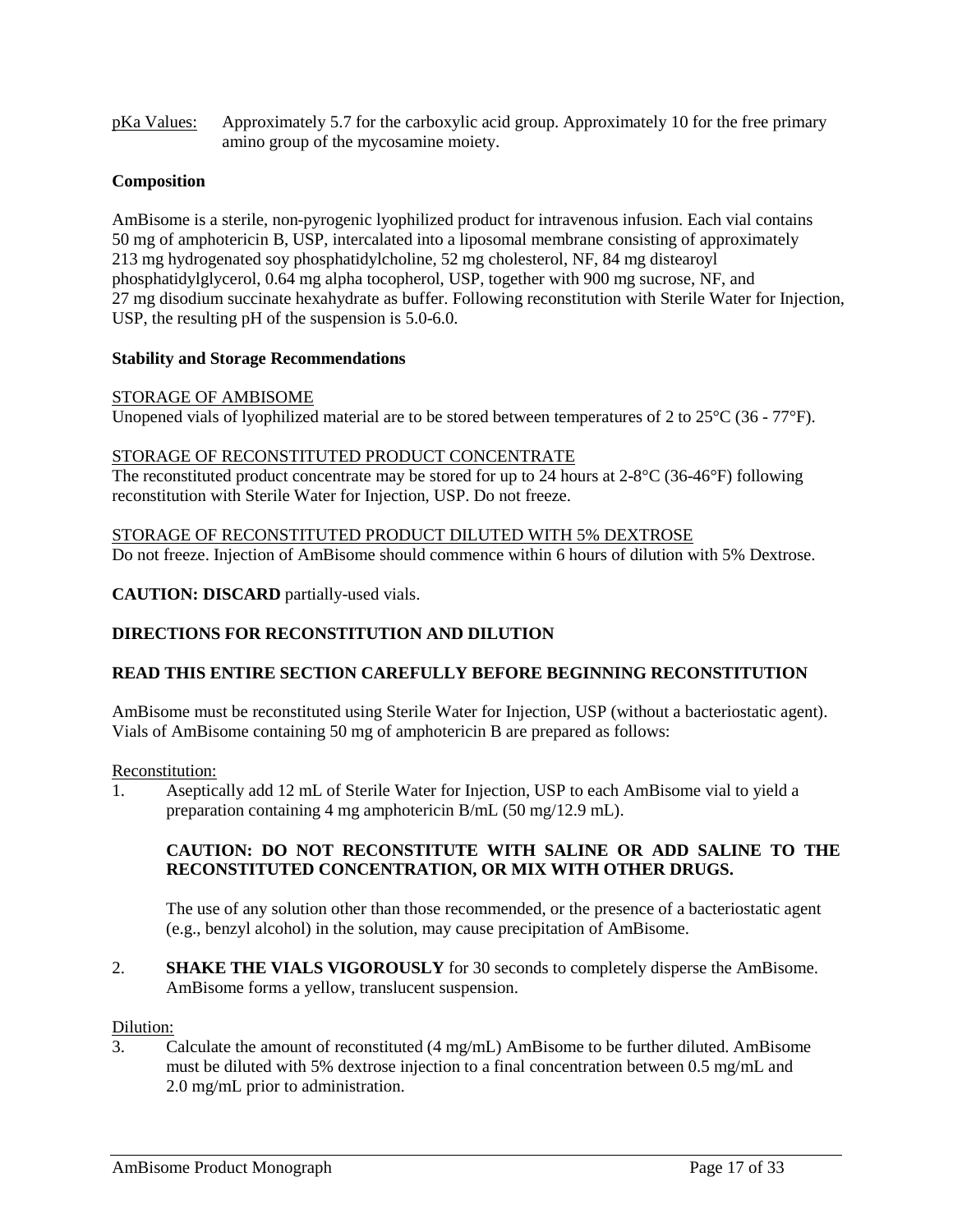## Filtration:

- 4. Withdraw this amount of reconstituted AmBisome into a sterile syringe.
- 5. Attach the 5-micron filter, provided, to the syringe. Inject the syringe contents through the filter, into the appropriate amount of 5% dextrose injection (use only one filter per vial of AmBisome).

As with all parenteral drug products, the reconstituted AmBisome should be inspected visually for particulate matter and discoloration prior to administration, whenever solution and container permit. Do not use material if there is any evidence of precipitation or foreign matter. Aseptic technique must be strictly observed in all handling since no preservative or bacteriostatic agent is present in AmBisome or in the materials specified for reconstitution and dilution.

An in-line membrane filter may be used for intravenous infusion of AmBisome. However, **THE MEAN PORE DIAMETER OF THE FILTER SHOULD NOT BE LESS THAN 1.0 MICRON**.

**NOTE: An existing intravenous line must be flushed with 5% Dextrose Injection prior to infusion of AmBisome. If this is not feasible, AmBisome should be administered through a separate line.**

### **Availability of Dosage Forms**

AmBisome is supplied as a lyophilized powder in either 20 mL or 30 mL vials. Each vial of AmBisome contains 50 mg of amphotericin B. AmBisome is available as single unit vials in a pack of ten vials in individual cartons. Each carton contains one pre-packaged, disposable sterile 5 micron filter.

### **MICROBIOLOGY**

AmBisome (liposomal amphotericin B for injection) has shown *in vitro* activity equal to amphotericin B (within one dilution) against the following organisms:

- *Aspergillus* species: *fumigatus, flavus*
- *Candida* species: *albicans, glabrata, guillermondi, krusei, lusitaniae, parapsilosis, tropicalis*
- *Cryptococcus neoformans*
- *Fusarium* species
- *Blastomyces dermatitidis*

However, standardized techniques for susceptibility testing of antifungal agents have not been established and results of such studies do not necessarily correlate with clinical outcome.

AmBisome is active in animal models against *Aspergillus fumigatus, Candida albicans, Candida krusei, Candida lusitaniae, Cryptococcus neoformans, Blastomyces dermatitidis, Coccidioides immitis, Histoplasma capsulatum, Paracoccidioides brasiliensis, Leishmania donvani* and *Leishmania infantum*. The administration of AmBisome in these animal models demonstrated prolonged survival of infected animals and clearance of microorganisms from target organs.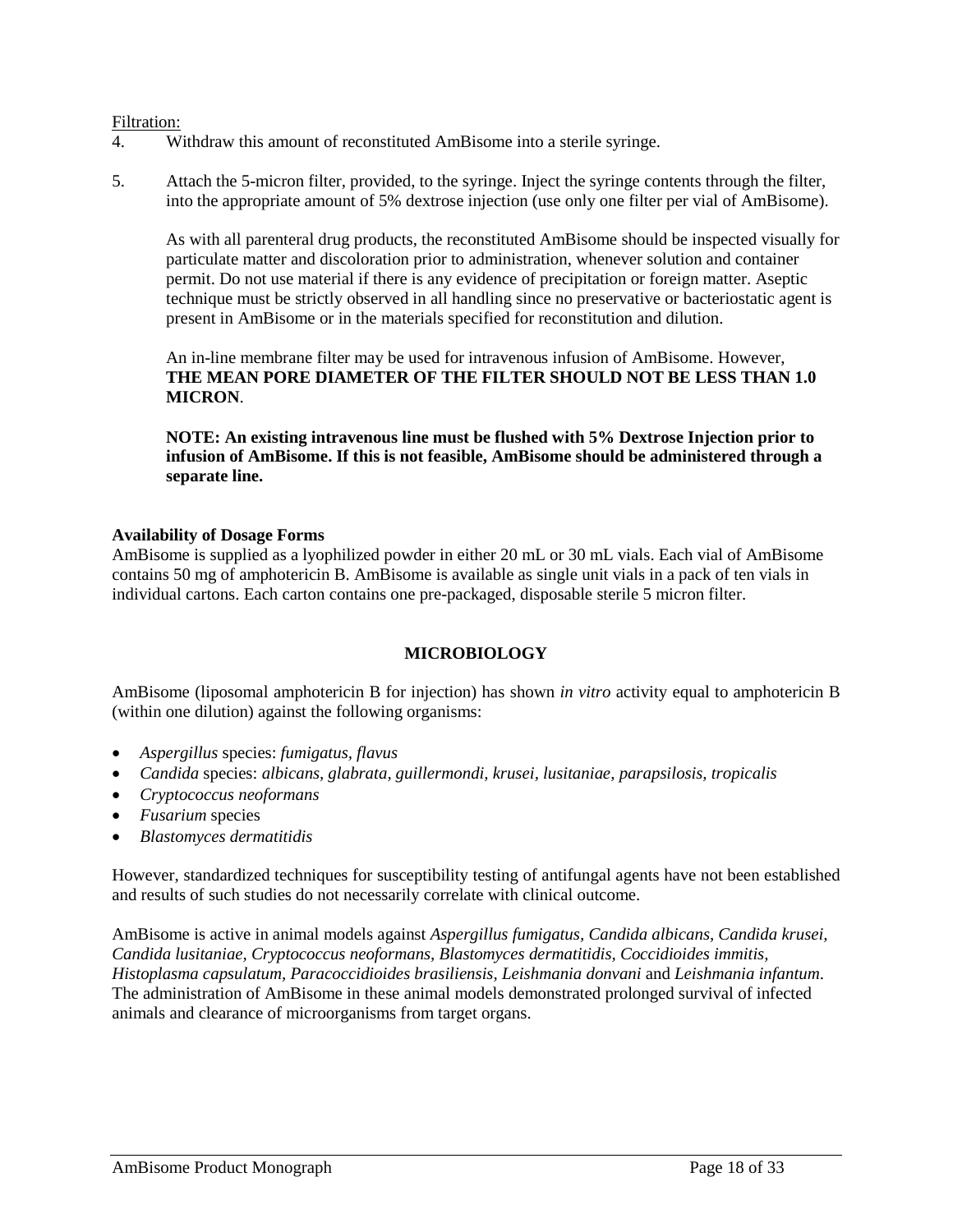# **PHARMACOLOGY**

### **Human Pharmacokinetics**

The dose of AmBisome (liposomal amphotericin B for injection) is expressed as mg of amphotericin B. The pharmacokinetic profile of AmBisome is based on serum concentrations of amphotericin B.

AmBisome has a pharmacokinetic profile significantly different from traditional amphotericin B. The pharmacokinetic profile of amphotericin B as AmBisome was determined in febrile neutropenic cancer and bone marrow transplant patients who received 1-2 infusions of 1.0 to 7.5 mg/kg/day AmBisome for 3 to 20 days. Noncompartmental analysis provided the most useful pharmacokinetic parameters. The mean terminal half-life  $(t_{1/2})$  was approximately 7 hours, reflecting a plasma disposition that may be substantially explained by reticuloendothelial uptake. The mean  $AUC_{0.24}$  at steady state was indicative of a nonlinear dosage relationship. The increase in  $AUC_{0-24}$ , which exceeded dose proportionality at the three lower doses, is believed to be due to reticuloendothelial saturation and subsequent re-entry of AmBisome into the plasma compartment. An apparent decrease over time in  $AUC_{0.24}$  at the highest dose may be indicative of a change in a disposition process (e.g., metabolism and/or elimination). The mean clearance at steady state was independent of dose. Trough concentrations were relatively constant for a given patient and dose, suggesting negligible plasma accumulation. The pharmacokinetic parameters of AmBisome (mean  $\pm$  SD) after the first dose and at steady state are shown in Table 10.

| Table 10: Clinical Pharmacokinetic Parameters of AmBisome |                 |                                                  |                |                 |                 |                         |                 |                 |
|-----------------------------------------------------------|-----------------|--------------------------------------------------|----------------|-----------------|-----------------|-------------------------|-----------------|-----------------|
| <b>Dose</b>                                               |                 | $1 \text{ mg/kg/day}$<br>$2.5 \text{ mg/kg/day}$ |                | 5 mg/kg/day     |                 | $7.5 \text{ mg/kg/day}$ |                 |                 |
| <b>Day</b>                                                | 1<br>$n=8$      | Last<br>$n=7$                                    | 1<br>$n=7$     | Last<br>$n=7$   | 1<br>$n=12$     | Last<br>$n=9$           | 1<br>$n=6$      | Last<br>$n=4$   |
| <b>PARAMETERS</b>                                         |                 |                                                  |                |                 |                 |                         |                 |                 |
| $C_{max}$<br>$(\mu g/mL)$                                 | $7.3 \pm 3.8$   | $12.2 \pm 4.9$                                   | $17.2 \pm 7.1$ | $31.4 \pm 17.8$ | $57.6 \pm 21.0$ | $83.0 \pm 35.2$         | $83.7 \pm 43.0$ | $62.4 \pm 17.7$ |
| $AUC_{0-24}$<br>$(\mu g \cdot hr/mL)$                     | $27 \pm 14$     | $60 \pm 20$                                      | $65 \pm 33$    | $197 \pm 183$   | $269 \pm 96$    | $555 \pm 311$           | $476 \pm 371$   | $382 \pm 148$   |
| $t_{1/2}$<br>(hr)                                         | $10.7 \pm 6.4$  | $7.0 \pm 2.1$                                    | $8.1 \pm 2.3$  | $6.3 \pm 2.0$   | $6.4 \pm 2.1$   | $6.8 \pm 2.1$           | $8.5 \pm 3.9$   | $6.9 \pm 0.9$   |
| $V_d$<br>(L/kg)                                           | $0.58 \pm 0.40$ | $0.16 \pm 0.04$ $ 0.69 \pm 0.85 $                |                | $0.18 \pm 0.13$ | $0.22 \pm 0.17$ | $0.11 \pm 0.08$         | $0.26 \pm 0.15$ | $0.20 \pm 0.07$ |
| <b>Vss</b><br>$(L/kg)$<br>Cl                              | $0.44 \pm 0.27$ | $0.14 \pm 0.05$ $0.40 \pm 0.37$                  |                | $0.16 \pm 0.09$ | $0.16 \pm 0.10$ | $0.10 \pm 0.07$         | $0.18 \pm 0.10$ | $0.17 \pm 0.05$ |
| (mL/hr/kg)                                                | $39 \pm 22$     | $17 \pm 6$                                       | $51 + 44$      | $22 + 15$       | $21 \pm 14$     | $11 \pm 6$              | $25 \pm 22$     | $20 \pm 7$      |

# Distribution

The mean volume of distribution (Vd) following the initial doses of 1.0, 2.5, 5.0 and 7.5 mg/kg/day was similar to the mean volume of distribution at steady state (Vss) calculated from single dose data. Thus, steady state is attained quickly. Following repeated administration of AmBisome at all four dose levels, the values of V were similar to the corresponding calculated values for Vss on the last day of dosing, indicating an extensive distribution outside of the plasma compartment. Based on total amphotericin B concentrations within a dosing interval (24 hours) after administration of AmBisome, the mean half-life was 7-10 hours. However, based on total amphotericin B concentration measured up to 49 days after dosing of AmBisome, the mean half-life was 100-153 hours. The long terminal elimination half-life is probably due to a slow redistribution from tissues. Although variable, mean trough concentrations of amphotericin B remained relatively constant with repeated dosing administration of the same dose over the range of 1.0-7.5 mg/kg/day, indicating no drug accumulation in the plasma.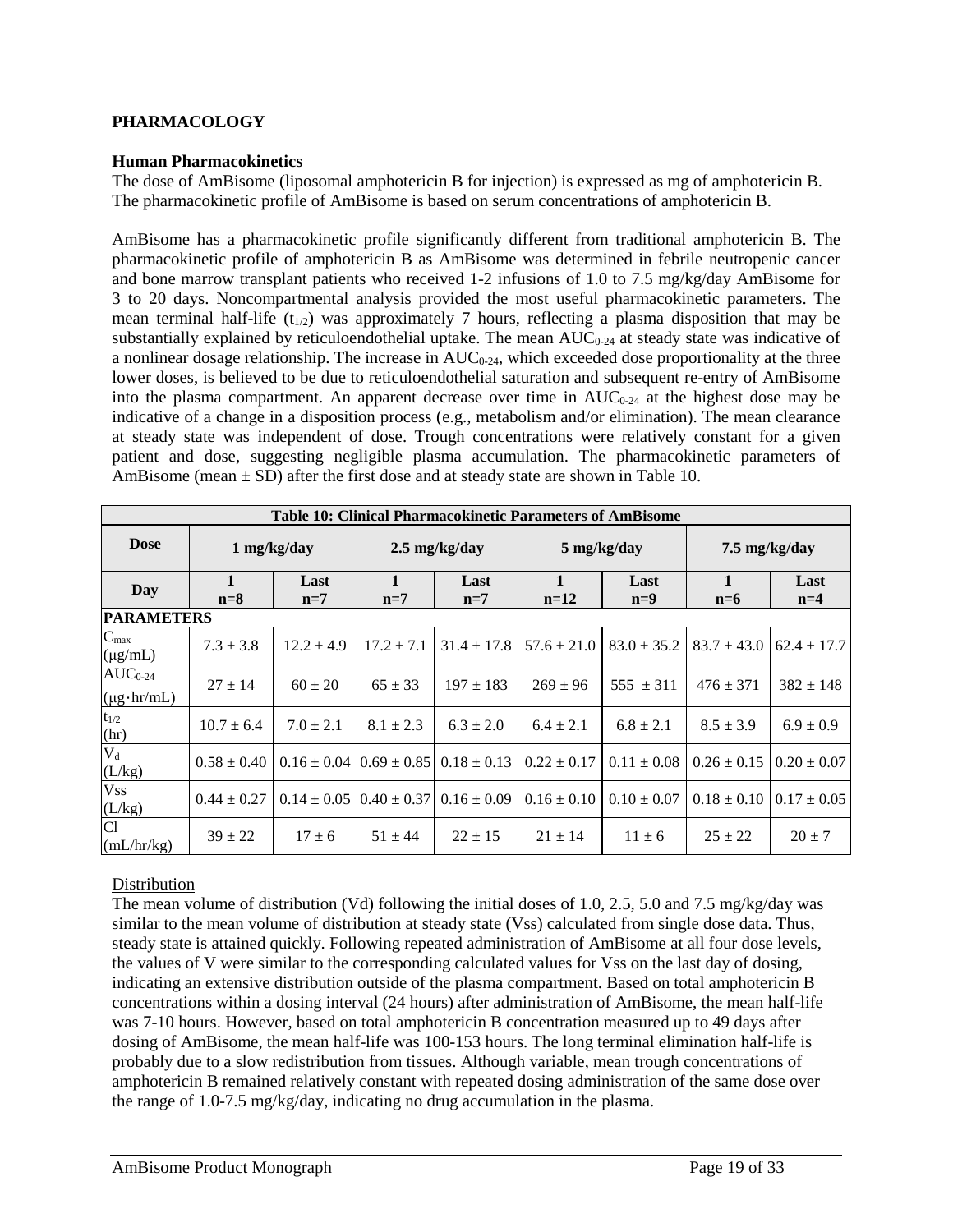# Tissue Distribution

Amphotericin B concentrations were determined in selected tissues obtained at autopsy from three patients who were enrolled in an AmBisome compassionate use trial. The patients died within 24 hours of receiving their dose of AmBisome. The liver and spleen contained the highest concentrations of amphotericin B, followed by lung and kidney. Concentrations and percent of total dose of amphotericin B in these tissues are shown for each patient in Table 11. Concentrations in other tissues were very low and represented  $\leq 0.1\%$  of the total dose.

| Table 11: Distribution of Amphotericin B Following AmBisome Dosing |                      |                         |                                     |                  |                  |                   |
|--------------------------------------------------------------------|----------------------|-------------------------|-------------------------------------|------------------|------------------|-------------------|
| <b>Patient</b>                                                     | <b>AmBisome Dose</b> |                         | Concentration $\mu$ g/g (% of dose) |                  |                  |                   |
|                                                                    | Daily<br>mg/kg       | <b>Cumulative</b><br>mg | <b>Liver</b>                        | <b>Spleen</b>    | Lung             | <b>Kidney</b>     |
|                                                                    |                      | 3428                    | 291<br>$(13.8\%)$                   | 163<br>$(0.8\%)$ | 45.4<br>(1.3%)   | 50.0<br>$(0.4\%)$ |
| $\overline{c}$                                                     | 2.3                  | 900                     | 143<br>(22.5%)                      | 150<br>$(2.6\%)$ | 4.5<br>$(0.4\%)$ | 10.6<br>$(0.3\%)$ |
| 3                                                                  | 2.25                 | 906                     | 92.8<br>$(18.4\%)$                  | 291<br>$(5.5\%)$ | 0.5<br>$(0.1\%)$ | 7.9<br>$(0.3\%)$  |

The tissue concentration data from these patients corroborate nonclinical findings that amphotericin B is selectively concentrated in the reticuloendothelial system (i.e., liver and spleen) following administration as AmBisome.

# Metabolism

The metabolic pathways of conventional amphotericin B and AmBisome are unknown.

### Excretion

The excretion of AmBisome and conventional amphotericin B have not been studied.

# **CLINICAL STUDIES**

# **Protocol 104-00 Compassionate Use for Patients with Systemic Fungal Infections and No Alternative Treatment due to Nephrotoxicity, Renal Impairment or Failure of Previous Therapy**

AmBisome was evaluated in an open, uncontrolled, multicenter, compassionate use study (Protocol 104- 00) in hospitalized patients with systemic fungal infections and no alternative treatment due to nephrotoxicity, renal impairment or failure of previous therapy.

A total of 133 patients, 83 males and 50 females, with a mean age of 38.2 years were enrolled in the study. Reasons for inclusion in this study were: nephrotoxicity from conventional amphotericin B: 49 patients (35%); renal insufficiency: 35 patients (25%); failure of previous therapy: 42 patients (30%) and others/no reason stated: 14 patients (10%). Analysis of data was conducted on three categories of patients, those with definitive, presumptive and undefined fungal infections. Mycological responses for the definitive category (53 evaluable episodes) and clinical success rates (91 episodes) by fungal isolate are presented in Table 12. Duration of treatment and cumulative dose varied considerably with a mean duration of treatment of 24.5  $\pm$  16.0 (SD) days and a mean cumulative dose of 42.2  $\pm$  26.6 mg/kg (SD).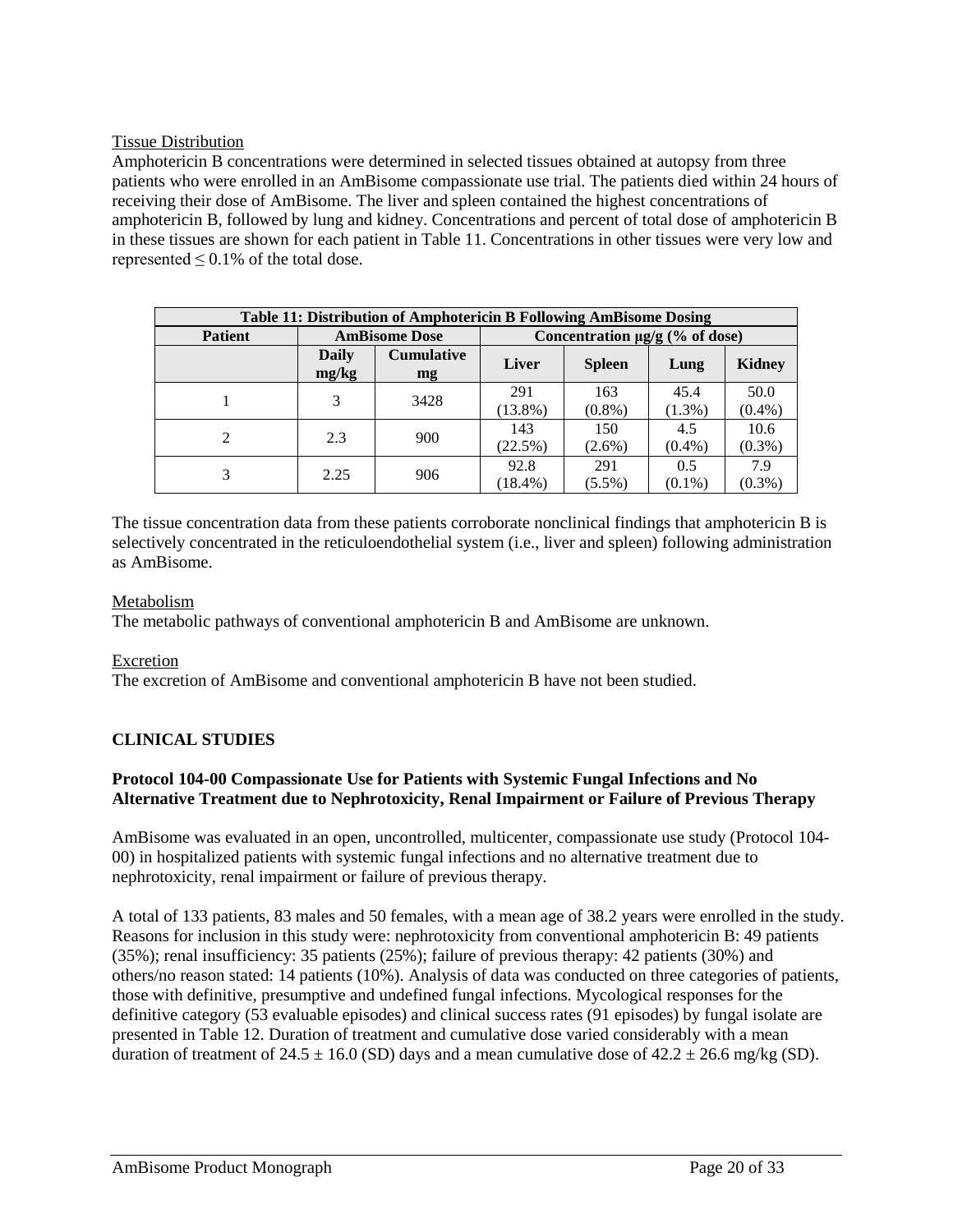The majority of mycoses treated were due to candida. Analysis of data by enrolling category indicated that eradication rates were not dependent by enrollment reason but neutropenic episodes were eradicated at a lower rate than non-neutropenic episodes.

| Table 12: Mycological Eradication and Clinical Success Rates for        |            |             |              |              |  |  |  |
|-------------------------------------------------------------------------|------------|-------------|--------------|--------------|--|--|--|
| Infectious Episodes Treated with AmBisome in Compassionate Use Study    |            |             |              |              |  |  |  |
| Candida species<br><b>Others</b><br>Aspergillus species<br>Cryptococcus |            |             |              |              |  |  |  |
| Mycological Eradication                                                 | 10/23(43%) | 17/21(81%)  | 5/6(83%)     | 2/3(66%)     |  |  |  |
| <b>Clinical Success</b>                                                 | 21/33(64%) | 38/42 (90%) | $8/8(100\%)$ | $8/8(100\%)$ |  |  |  |

# **Treatment of Cryptococcal Infections in HIV-Infected Patients**

HIV-infected patients with disseminated cryptococcosis (including cryptococcal meningitis) have been treated with AmBisome in three studies (Protocols Nos. 94-0-013, 104-09 and 104-03).

A) Study 94-0-013, a randomized, double-blind, comparative multicenter trial, evaluated the efficacy of AmBisome at doses (3.0 and 6.0 mg/kg/day) compared with amphotericin B desoxycholate (0.7 mg/kg/day) for the treatment of cryptococcal meningitis in 266 adult and one pediatric HIV positive patients (the pediatric patient received amphotericin B desoxycholate). Patients received study drug once daily for an induction period of 11 to 21 days. Following induction, all patients were switched to oral fluconazole at 400 mg/day for adults and 200 mg/day for patients less than 13 years of age to complete 10 weeks of protocol-directed therapy. Success was defined as CSF culture conversion. For mycological evaluable patients (defined as all randomized patients who received at least one dose of study drug, had a positive baseline CSF culture and had at least one follow-up culture), success was evaluated at week 2 (i.e.,  $14 \pm 4$  days) and after the 10-week consolidation period. Success rates at 2 weeks for AmBisome and amphotericin B desoxycholate were equivalent (two-sided 95% CI for the difference in the week 2 mycological success rates [AmBisome combined - amphotericin B desoxycholate] was within  $\pm$  20%). Results are summarized in Table 13.

| Table 13: Mycological Success Rate (CSF Culture Conversion) Study 94-0-013 |                                               |                                 |                         |  |  |
|----------------------------------------------------------------------------|-----------------------------------------------|---------------------------------|-------------------------|--|--|
|                                                                            | <b>Amphotericin B</b><br>AmBisome<br>AmBisome |                                 |                         |  |  |
|                                                                            | $3 \text{ mg/kg/day}$                         | 6 mg/kg/day                     | $0.7 \text{ mg/kg/day}$ |  |  |
| Success at                                                                 | 35/60 (58.3%)                                 | 36/75 (48%)                     |                         |  |  |
| Week 2                                                                     | 97.5% $CI^* = -9.4\%$ , $+31.0\%$             | 97.5% $CI^* = -18.8\%$ , +19.8% | 29/61 (47.5%)           |  |  |

\* 97.5% Confidence Interval for the difference between AmBisome and amphotericin B success rates. A negative value is in favor of amphotericin B. A positive value is in favor of AmBisome.

Success at 10 weeks was defined as clinical success at week 10 plus CSF culture conversion at or prior to week 10. Success rates at 10 weeks in patients with positive baseline culture for cryptococcus species are summarized in Table 14 and show that the efficacy of AmBisome 6 mg/kg/day approximates the efficacy of the amphotericin B desoxycholate regimen. These data do not support the conclusion that AmBisome 3 mg/kg/day is comparable in efficacy to amphotericin B desoxycholate. The table also presents 10-week survival rates for patients treated in this study.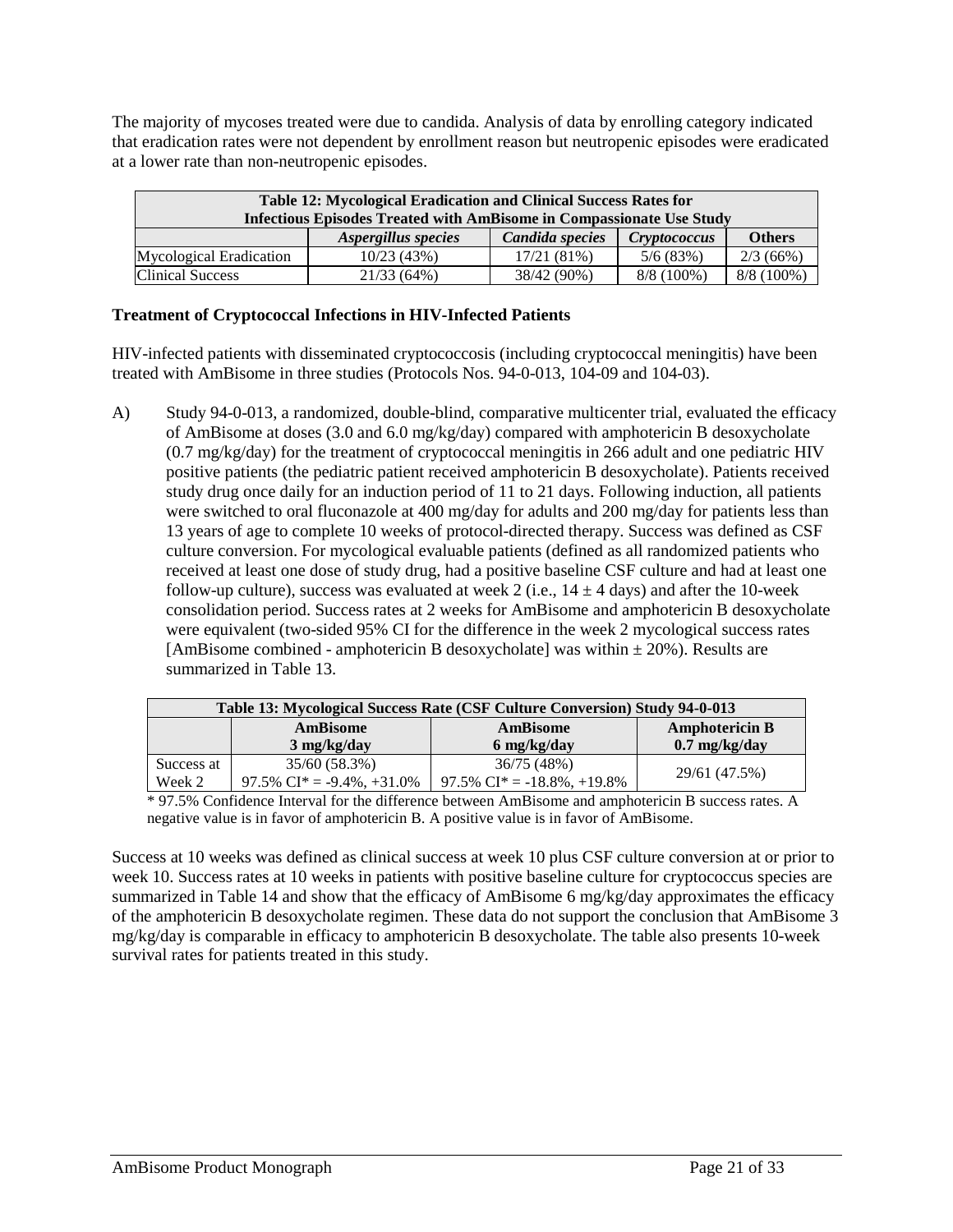| Table 14: Success Rates and Survival Rates at Week 10, Study 94-0-013 |                                                                   |                                                                  |                                        |  |  |  |
|-----------------------------------------------------------------------|-------------------------------------------------------------------|------------------------------------------------------------------|----------------------------------------|--|--|--|
|                                                                       | <b>AmBisome</b>                                                   | <b>AmBisome</b>                                                  | <b>Amphotericin B</b>                  |  |  |  |
| Success in patients<br>with documented<br>cryptococcal<br>meningitis  | $3$ mg/kg/day<br>27/73 (37%)<br>97.5% $CI^* = -33.7\%$ , $+2.4\%$ | 6 mg/kg/day<br>42/85 (49%)<br>97.5% $CI^* = -20.9\%$ , $+14.5\%$ | $0.7 \text{ mg/kg/day}$<br>40/76 (53%) |  |  |  |
| <b>Survival Rates</b>                                                 | 74/86 (86%)<br>97.5% $CI^* = -13.8\%$ , $+8.9\%$                  | 85/94 (90%)<br>97.5% $CI^* = -8.3\%$ , +12.2%                    | 77/87 (89%)                            |  |  |  |

\* 97.5% Confidence Interval for the difference between AmBisome and amphotericin B success rates. A negative value is in favor of amphotericin B. A positive value is in favor of AmBisome.

B) In protocol 104-09, which was an open, comparative study, 30 HIV-infected patients with cryptococcal meningitis were randomized to receive a 3-week treatment with either AmBisome 4 mg/kg/day (15 patients) or amphotericin B 0.7 mg/kg/day (13 patients). All patients completing the initial three weeks of study continued treatment with fluconazole 400 mg/day for an additional seven weeks. The investigators were free to choose maintenance therapy to prevent relapses of cryptococcal infection, but fluconazole 200 mg/day was recommended.

In this small study, significantly more AmBisome than conventional amphotericin B patients had a mycological response within the first  $14 \text{ days}$  (p=0.01 summarized in Table 15). The median time to mycological response was 7-14 days for AmBisome and >21 days for amphotericin B. One AmBisome patient had a mycological relapse at week 3, but was successfully switched to fluconazole. None of the patients in either group experienced a late mycological relapse (10-week assessment). Clinical response was comparable in both groups ( $\geq 80\%$ ).

| Table 15: Clinical & Mycological Response |                                  |                                                  |           |  |  |
|-------------------------------------------|----------------------------------|--------------------------------------------------|-----------|--|--|
| <b>Response</b>                           | <b>AmBisome</b><br>$4$ mg/kg/day | <b>Amphotericin B</b><br>$0.7 \text{ mg/kg/day}$ | p-Value   |  |  |
| Clinical                                  |                                  |                                                  |           |  |  |
| 3 weeks                                   | 12/15(80%)                       | 11/13(85%)                                       | 1.0       |  |  |
| 10 weeks                                  | 13/15 (87%)                      | 10/12(83%)                                       | <b>ND</b> |  |  |
| Mycological                               |                                  |                                                  |           |  |  |
| 1 week                                    | 6/15(40%)                        | $1/12(8.3\%)$                                    | 0.09      |  |  |
| 2 weeks                                   | 10/15(67%)                       | $1/9$ (11%)*                                     | 0.01      |  |  |
| 3 weeks                                   | 11/15(73%)                       | 3/8(38%)                                         | 0.18      |  |  |
| 10 weeks                                  | 11/11 (100%)                     | 8/8 (100%)                                       | <b>ND</b> |  |  |

\* Some patients in the amphotericin B group refused to undergo lumbar puncture at 14 and 21 days.

C) In Protocol No. 104-03, an open-label, uncontrolled multicenter study, 24 HIV-infected patients (27 infectious episodes) who were hospitalized with a primary episode of cryptococcosis (including cryptococcal meningitis) were treated with AmBisome (4 mg/kg/day) until the infection resolved or the patient was withdrawn from the study. Mycological and clinical responses in 16 evaluable episodes are summarized below:

| <b>Efficacy Results for 16 Evaluable Episodes:</b><br><b>Overall Mycological Response</b> | Eradication:        | 11/16(69%)              |
|-------------------------------------------------------------------------------------------|---------------------|-------------------------|
| Clinical Response                                                                         | Cured:<br>Improved: | 12/16(75%)<br>3/16(19%) |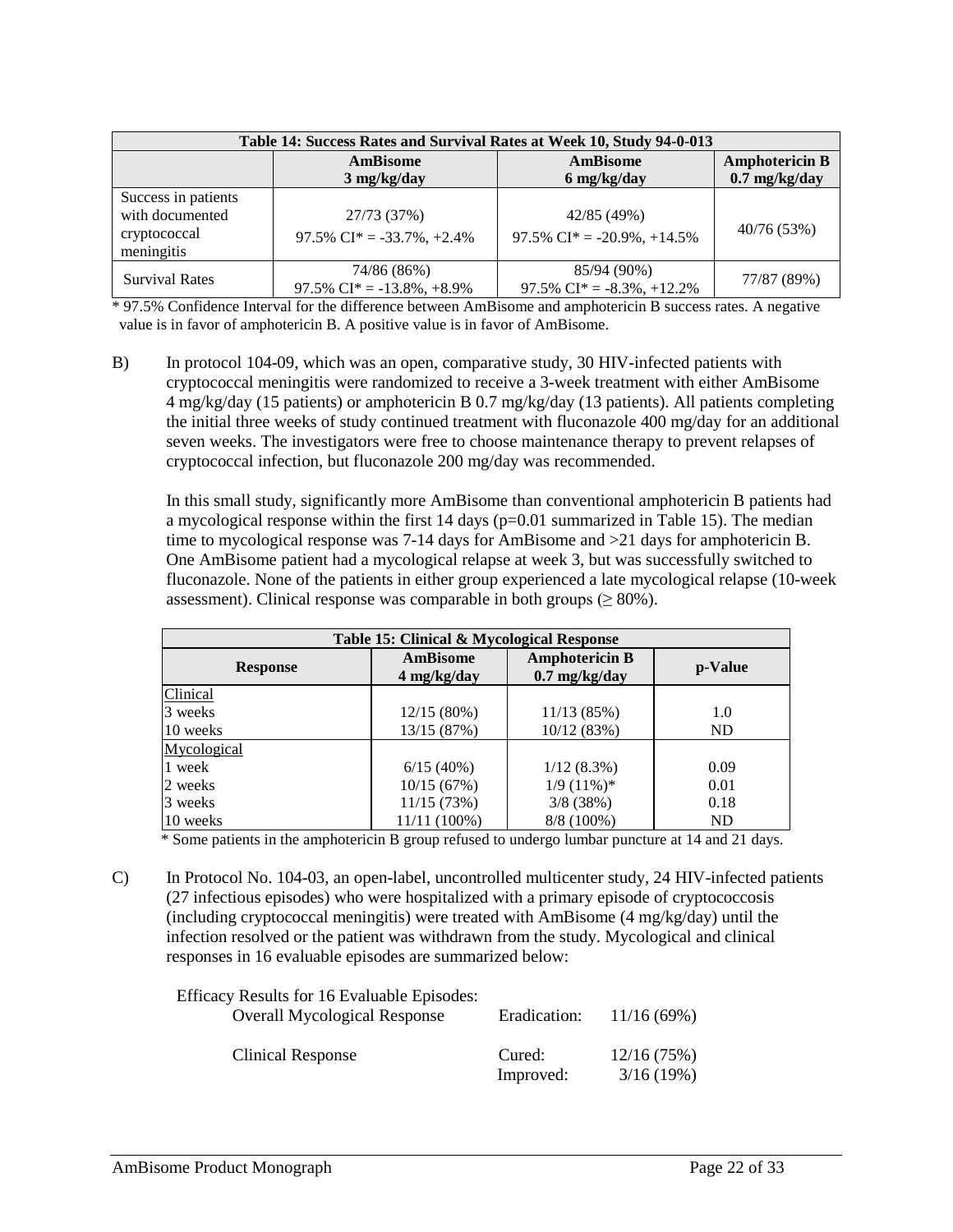| Cryptococcal Meningitis:<br><b>Mycological Response</b> | Eradication:        | 8/13(62%)              |
|---------------------------------------------------------|---------------------|------------------------|
| Clinical Response                                       | Cured:<br>Improved: | 9/13(69%)<br>3/13(23%) |

Five (5) of the 16 episodes (31.3%) were eradicated in two weeks and the remaining 6 within 5 weeks. Overall, the median duration (standard deviation) of treatment was  $26.6 \ (\pm 12.6)$  days and the mean cumulative dose was 72.4 ( $\pm$ 41.7) mg/kg. There was no adequate follow-up for relapses; two patients were found to have relapses and were again treated with AmBisome, 1 once and 1 twice.

# **Empirical Therapy**

A) Study 94-0-002, a randomized, double-blind, comparative multicenter trial, evaluated the efficacy of AmBisome initiated at a dose of 3 mg/kg/day and increased or decreased as needed (1.5-6.0 mg/kg/day) compared with amphotericin B desoxycholate initiated at a dose of 0.6  $mg/kg/day$  and increased or decreased as needed (0.3-1.2 mg/kg/day) in the empirical treatment of 687 adult and pediatric neutropenic patients who were febrile despite having received at least 96 hours of broad spectrum antibacterial therapy. Therapeutic success required (a) resolution of fever during the neutropenic period, (b) absence of an emergent fungal infection, (c) patient survival for at least 7 days post therapy, (d) no discontinuation of therapy due to toxicity or lack of efficacy, and (e) resolution of any study-entry fungal infection.

The overall therapeutic success rates for AmBisome and amphotericin B desoxycholate were equivalent (two sided 95% CI for the difference [AmBisome-amphotericin B] was within  $\pm 10$ %). Results are summarized in Table 16.

| Table 16: Empirical Therapy in Febrile Neutropenic Patients:                    |                       |                 |  |  |  |  |
|---------------------------------------------------------------------------------|-----------------------|-----------------|--|--|--|--|
| Randomized, Double-Blind Study in 687 Patients                                  |                       |                 |  |  |  |  |
| <b>Amphotericin B</b><br><b>AmBisome</b>                                        |                       |                 |  |  |  |  |
|                                                                                 | $3 \text{ mg/kg/day}$ | $0.6$ mg/kg/day |  |  |  |  |
| Number of patients receiving at least one dose of study drug                    | 343                   | 344             |  |  |  |  |
| Overall Success <sup>†</sup>                                                    | 171 (49.9%)           | 169 (49.1%)     |  |  |  |  |
| Fever resolution during neutropenic period                                      | 199 (58.0%)           | 200 (58.1%)     |  |  |  |  |
| No treatment-emergent fungal infection                                          | 300 (87.5%)           | 301 (87.5%)     |  |  |  |  |
| Survival through 7 days post study drug                                         | 318 (92.7%)           | 308 (89.5%)     |  |  |  |  |
| Study drug not prematurely discontinued due to toxicity or<br>lack of efficacy* | 294 (85.7%)           | 280 (81.4%)     |  |  |  |  |

Note: The categories presented below are not mutually exclusive.

† The 95% confidence interval for overall success: -6.8%, +8.2%.

\* 8 and 10 patients, respectively, were treated as failures due to premature discontinuation alone.

This therapeutic equivalence had no apparent relationship to the use of prestudy antifungal prophylaxis or concomitant granulocytic colony-stimulating factors, baseline risk factors (high risk defined as (1) had within the previous 3 months, a prior febrile, neutropenic episode treated with systemic amphotericin B therapy, (2) had received an allogeneic bone marrow transplantation or (3) were receiving chemotherapy for a relapse of acute non-lymphocytic leukemia) or age (< 13 years vs  $\geq$  13 years).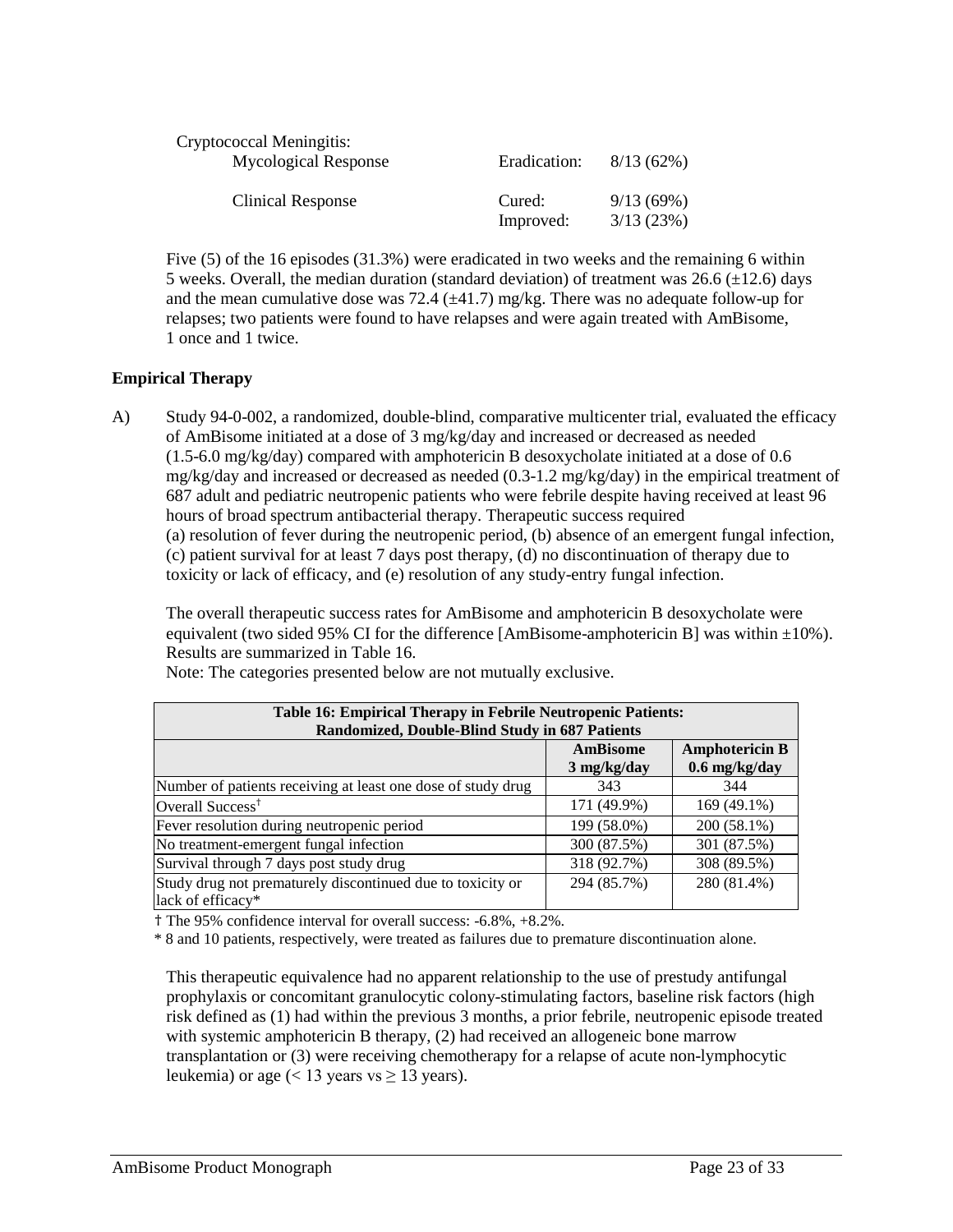The incidence of mycologically-confirmed and clinically diagnosed, emergent fungal infections are presented in Table 17. The incidence of proven emergent fungal infections was significantly lower in the AmBisome treatment groups.

| <b>Table 17: Empirical Therapy in Febrile Neutropenic Patients:</b><br><b>Emergent Fungal Infections</b> |             |            |  |  |  |
|----------------------------------------------------------------------------------------------------------|-------------|------------|--|--|--|
| <b>Amphotericin B</b><br>AmBisome<br>$0.6$ mg/kg/day<br>$3$ mg/kg/day                                    |             |            |  |  |  |
| Number of patients receiving at least one dose of<br>study drug                                          | 343         | 344        |  |  |  |
| Mycologically-confirmed fungal infection                                                                 | $11(3.2\%)$ | 27 (7.8%)  |  |  |  |
| Clinically diagnosed fungal infection                                                                    | 32 (9.3%)   | 16(4.7%)   |  |  |  |
| Total emergent fungal infections                                                                         | 43 (12.5%)  | 43 (12.5%) |  |  |  |

Mycologically-confirmed fungal infections at study entry were cured in 8 of 11 patients in the AmBisome group and 7 of 10 in the amphotericin B group.

B) Two supportive, prospective, randomized, open label, comparative multicenter studies examined the efficacy of two dosages of AmBisome (1 and 3 mg/kg/day) compared to amphotericin B desoxycholate (1 mg/kg/day) in the treatment of neutropenic patients with presumed fungal infections. These patients were undergoing chemotherapy as part of a bone marrow transplant or had hematological disease. Study 104-10 enrolled adult patients (n=134). Study 104-14 enrolled pediatric patients (n=214). Both studies support the efficacy equivalence of AmBisome and amphotericin B as empirical therapy in febrile neutropenic patients.

# **Clinical Laboratory Values**

The effect of AmBisome on renal and hepatic function and on serum electrolytes was assessed from laboratory values measured repeatedly in Study 94-0-002. Nephrotoxicity was defined as creatinine values increasing 100% or more over pretreatment levels in pediatric patients, and creatinine values increasing 100% or more over pretreatment levels in adult patients, provided the peak creatinine concentration was > 1.2 mg/dL. Hypokalemia was defined as potassium levels  $\leq$  2.5 mmol/L any time during treatment.

Incidence of nephrotoxicity, mean peak serum creatinine concentration, mean change from baseline in serum creatinine, and incidence of hypokalemia in the double-blind randomized study were significantly lower in the AmBisome group as summarized in Table 18.

| Table 18: Study 94-0-002 Laboratory Evidence of Nephrotoxicity        |                                  |                                          |  |  |  |
|-----------------------------------------------------------------------|----------------------------------|------------------------------------------|--|--|--|
|                                                                       | <b>AmBisome</b><br>$3$ mg/kg/day | <b>Amphotericin B</b><br>$0.6$ mg/kg/day |  |  |  |
| Total number of patients receiving at least<br>one dose of study drug | 343                              | 344                                      |  |  |  |
| Nephrotoxicity                                                        | 64 (18.7%)                       | 116 (33.7%)                              |  |  |  |
| Mean peak creatinine                                                  | $1.24 \text{ mg/dL}$             | $1.52 \text{ mg/dL}$                     |  |  |  |
| Mean change from baseline in creatinine                               | $0.48$ mg/dL                     | $0.77$ mg/dL                             |  |  |  |
| Hypokalemia                                                           | 23 (6.7%)                        | 40 (11.6%)                               |  |  |  |

The effect of AmBisome (3 mg/kg/day) vs. amphotericin B (0.6 mg/kg/day) on renal function in adult patients enrolled in this study is illustrated in Figure 2.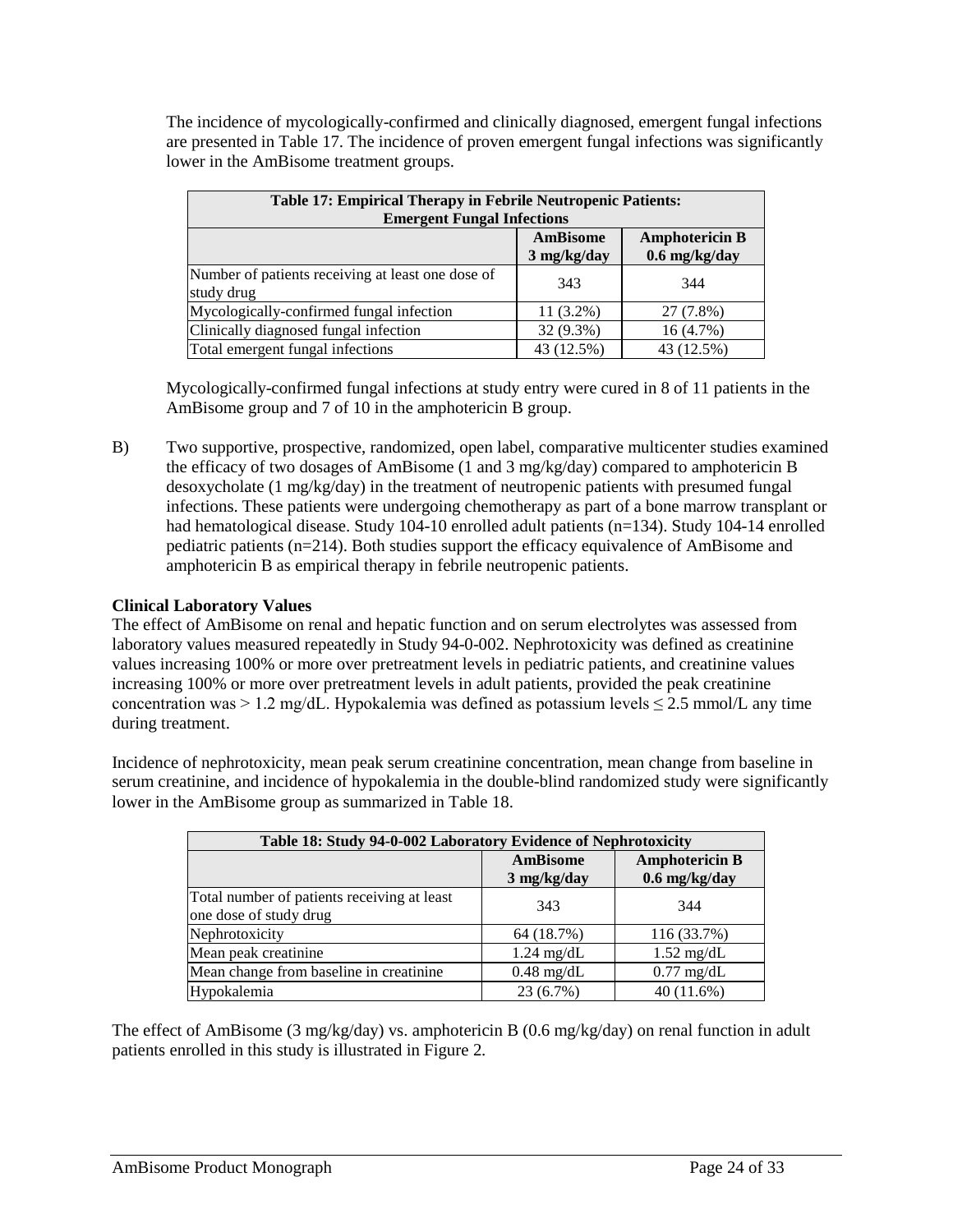

**Figure 2: Mean Change in Creatinine Over Time in Study 94-0-002**

In empirical therapy study 97-0-034, the incidence of nephrotoxicity by all measures was significantly lower for patients administered AmBisome (individual dose groups and combined) compared with amphotericin B lipid complex. Lower nephrotoxicity was evident regardless of age, sex, receipt of bone marrow transplant, transplant type, or use of immunosuppressants (see Table 19).

| Table 19: Incidence of Nephrotoxicity Empirical Therapy Study 97-0-034 |                |                 |                       |                              |  |  |
|------------------------------------------------------------------------|----------------|-----------------|-----------------------|------------------------------|--|--|
|                                                                        |                |                 | <b>Amphotericin B</b> |                              |  |  |
|                                                                        | $3$ mg/kg/day  | 5 mg/kg/day     | <b>BOTH</b>           | lipid complex<br>5 mg/kg/day |  |  |
| Total number of<br>patients                                            | 85             | 81              | 166                   | 78                           |  |  |
| Number with nephrotoxicity                                             |                |                 |                       |                              |  |  |
| $1.5X$ baseline serum<br>creatinine value                              | 25 (29.4%)     | 21 (25.9%)      | 46 (27.7%)            | 49 (62.8%)                   |  |  |
| 2X baseline serum<br>creatine value                                    | $12(14.1\%)$   | 12 (14.8%)      | 24 (14.5%)            | 33 (42.3%)                   |  |  |
| Peak Serum Creatinine (mg/dL)                                          |                |                 |                       |                              |  |  |
| Mean $\pm$ SD                                                          | $1.3 \pm 1.0$  | $1.2 \pm 0.6$   | $1.2 \pm 0.8$         | $1.8 \pm 1.2$                |  |  |
| Median (range)                                                         | $1.1(0.3-6.3)$ | $0.9(0.3-3.3)$  | $1.0(0.3-6.3)$        | $1.5(0.5-6.0)$               |  |  |
| Change from baseline to peak serum creatinine value (mg/dL)            |                |                 |                       |                              |  |  |
| $Mean \pm SD$                                                          | $0.5 \pm 0.8$  | $0.4 \pm 0.4$   | $0.5 \pm 0.7$         | $1.0 \pm 1.0$                |  |  |
| Median (range)<br>$\sim$ $\sim$ $\sim$ $\sim$ $\sim$ $\sim$            | $0.3(0-4.7)$   | $0.2(-0.1-2.1)$ | $0.3(-0.1-4.7)$       | $0.7(0-5.3)$                 |  |  |

SD: standard deviation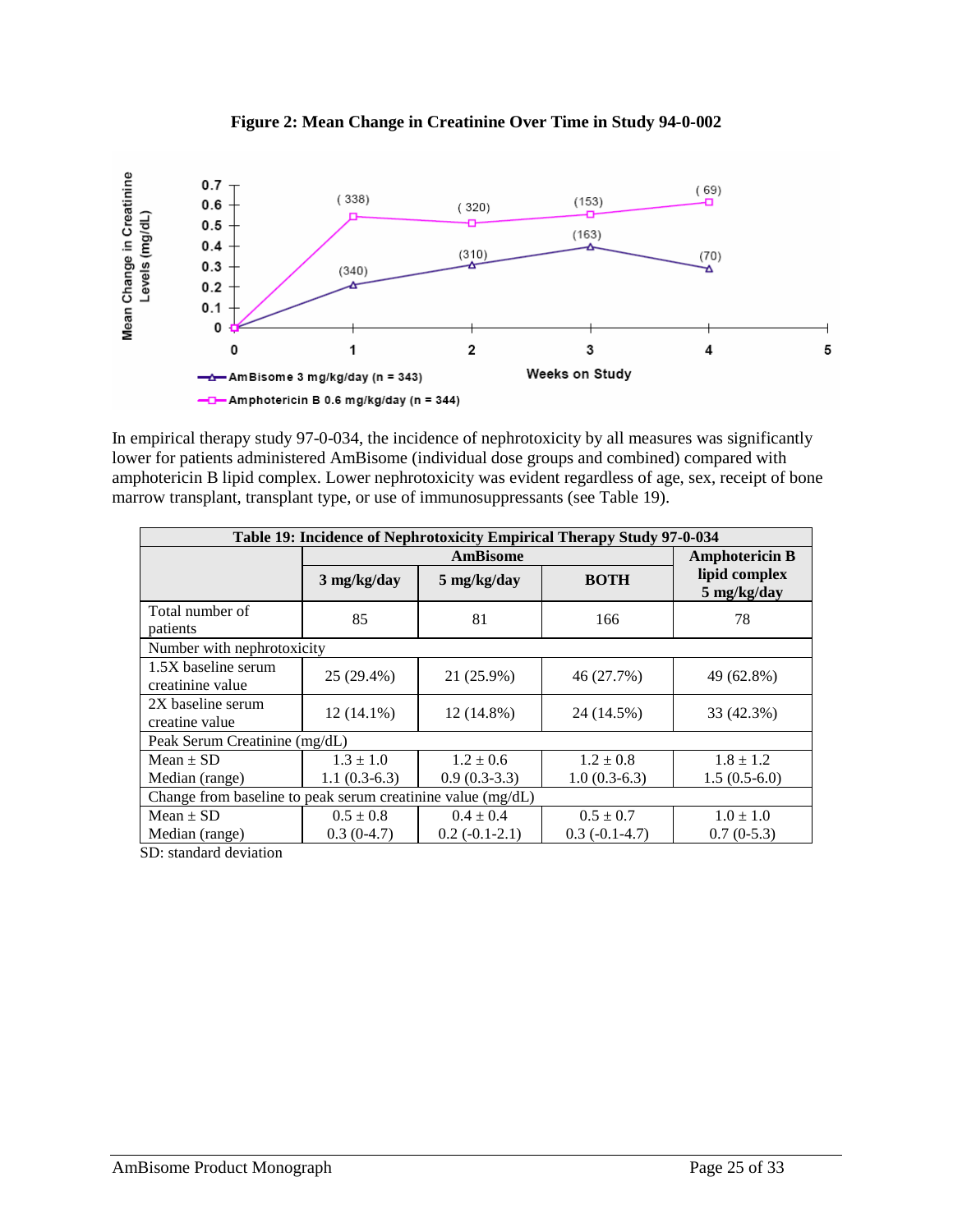The incidence of nephrotoxicity in Study 94-0-013, comparative trial in cryptococcal meningitis was lower in the AmBisome groups as shown in Table 20.

| Table 20: Laboratory Evidence of Nephrotoxicity Study 94-0-013 |                       |                     |                       |  |  |
|----------------------------------------------------------------|-----------------------|---------------------|-----------------------|--|--|
|                                                                | <b>AmBisome</b>       | <b>AmBisome</b>     | <b>Amphotericin B</b> |  |  |
|                                                                | $3 \text{ mg/kg/day}$ | 6 mg/kg/day         | $0.7$ mg/kg/day       |  |  |
| Total number of patients                                       |                       |                     |                       |  |  |
| receiving at least one dose of                                 | 86                    | 94                  | 87                    |  |  |
| study drug                                                     |                       |                     |                       |  |  |
| Nephrotoxicity                                                 | 12 (14%)              | 20 (21%)            | 29 (33%)              |  |  |
| Mean peak creatinine                                           | $1.7 \text{ mg/dL}$   | $1.7 \text{ mg/dL}$ | $1.9 \text{ mg/dL}$   |  |  |
| Mean change from baseline in                                   |                       |                     |                       |  |  |
| creatinine                                                     | $0.6 \text{ mg/dL}$   | $0.7 \text{ mg/dL}$ | $0.9 \text{ mg/dL}$   |  |  |
| Hypokalemia                                                    | $1(1.2\%)$            | $3(3.2\%)$          | $3(3.4\%)$            |  |  |

The following graph (Figure 3) shows the average serum creatinine levels in the compassionate use study and shows that there is a drop from pretreatment levels for all patients, especially those with elevated (> 150 μmol/L) pretreatment creatinine levels.



# **Figure 3: Mean Creatinine Levels Over Time**

#### **Animal Pharmacology**

Several *in vitro* studies show that amphotericin B in AmBisome is less toxic to mammalian cells than the conventional desoxycholate formulation of amphotericin B. For example, when washed human red cells were incubated with conventional amphotericin B at a concentration of 1 μg/mL, over 90% of the cells were lysed. In contrast, amphotericin B as AmBisome caused a maximum of 6% lysis even at a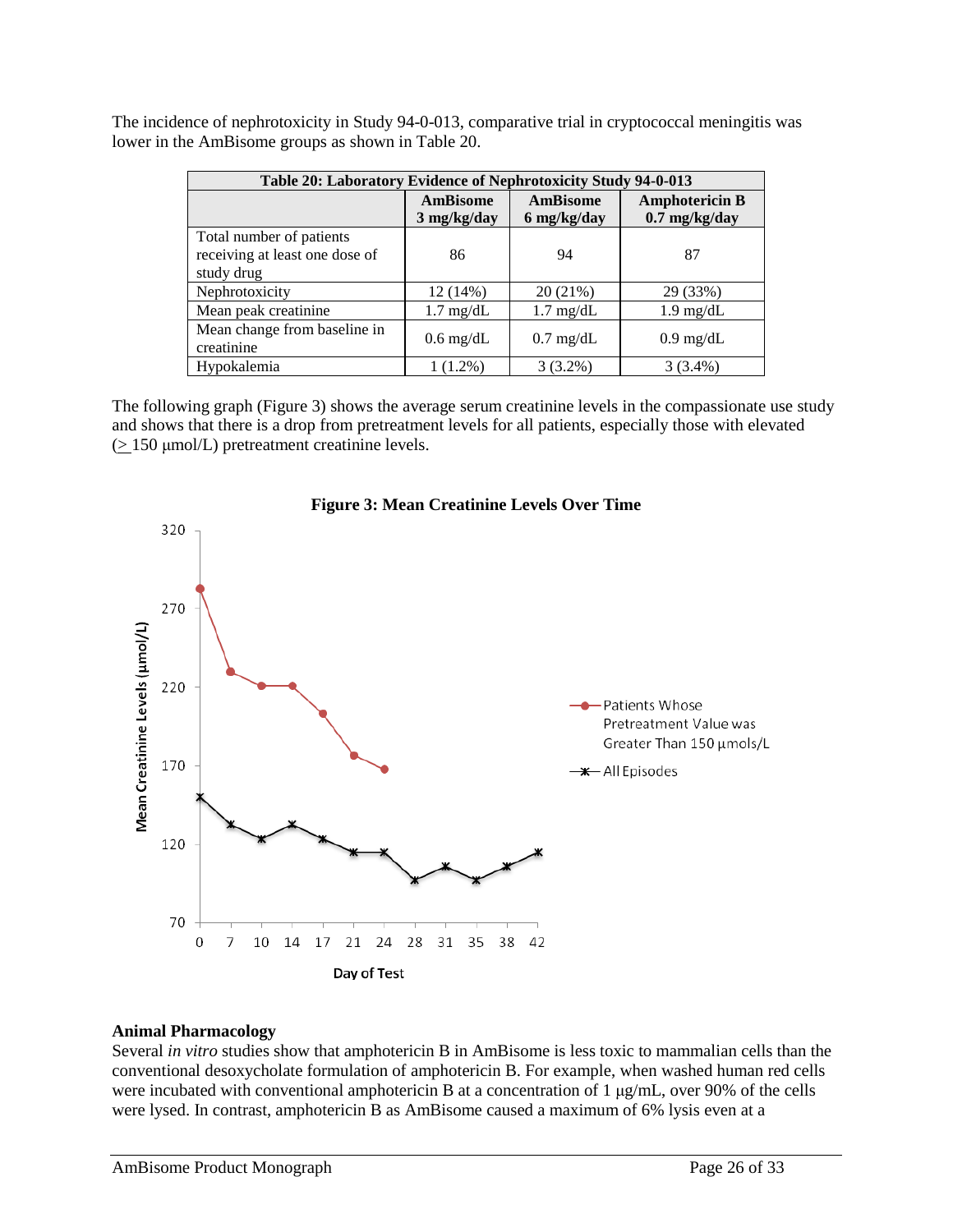concentration of 100 μg/mL. These results show that AmBisome has virtually no interaction with red blood cells.

The cytotoxic effects of AmBisome and amphotericin B in canine kidney cells and murine macrophages were compared using assays to measure DNA synthesis, protein synthesis and mitochondrial activity. AmBisome was approximately eight-fold less toxic than amphotericin B to the kidney cells and approximately two-fold less toxic to macrophages. The increased sensitivity of the latter cells may be due to phagocytic activity of macrophages, which is not a characteristic of kidney cells.

Available experimental evidence suggests that circulating intact AmBisome liposomes can reach sites of fungal infection and accumulate there. Mice infected with *Candida albicans* were injected with either fluorescently labelled AmBisome, fluorescently labelled liposomes without drug or free fluorescent dye. Fluorescence was relatively more intense at the sites of fungal infection in kidneys from mice treated with either of the fluorescently labelled liposome preparations. Kidneys from animals treated with free fluorescent dye showed red fluorescence throughout the entire kidney in extracellular spaces, but not within cells. The observations suggested that liposomes with or without amphotericin B were preferentially localizing at the site of infection in the kidneys of mice infected with *C. albicans*.

In a similar experiment, liposomes with and without amphotericin B were seen to bind to the yeast cell wall, only the liposomes containing amphotericin B were shown to penetrate the cell wall of both extracellular and intracellular forms of susceptible fungi leading to fungal cell death.

*In vitro* cultures of macrophages infected with *Candida glabrata* were used to demonstrate that AmBisome can be phagocytized by these macrophages and that the liposomal amphotericin B could in turn kill the intracellular yeast. After incubating fluorescently labelled AmBisome or liposomes without drug for five hours with infected macrophages, microscopic examinations revealed that both labelled preparations had been taken up by the macrophages, and the liposomes had been disrupted. Yeast cell viability in the fluorescent AmBisome macrophage culture was reported to be 29% whereas 91% of the intracellular yeasts were viable in fluorescent liposome-without-drug-treated macrophages.

Studies to evaluate the potential for enzyme induction by AmBisome have not been carried out. Similarly, secondary pharmacology studies have not been carried out.

# **Pharmacokinetics**

Pharmacokinetic data from animal studies demonstrated that higher peak plasma levels and greater total area under the curve values for amphotericin B were achieved after AmBisome administration compared with conventional amphotericin B. Higher levels of amphotericin B were achieved in hepatic and splenic tissues with AmBisome in both mice and rats. In rats, amphotericin B levels in renal tissues were 5 to 10-fold lower for AmBisome, compared to conventional amphotericin B after repeated administration for 28 days. For other organs, tissue levels of amphotericin B were similar for both formulations (see Table 21).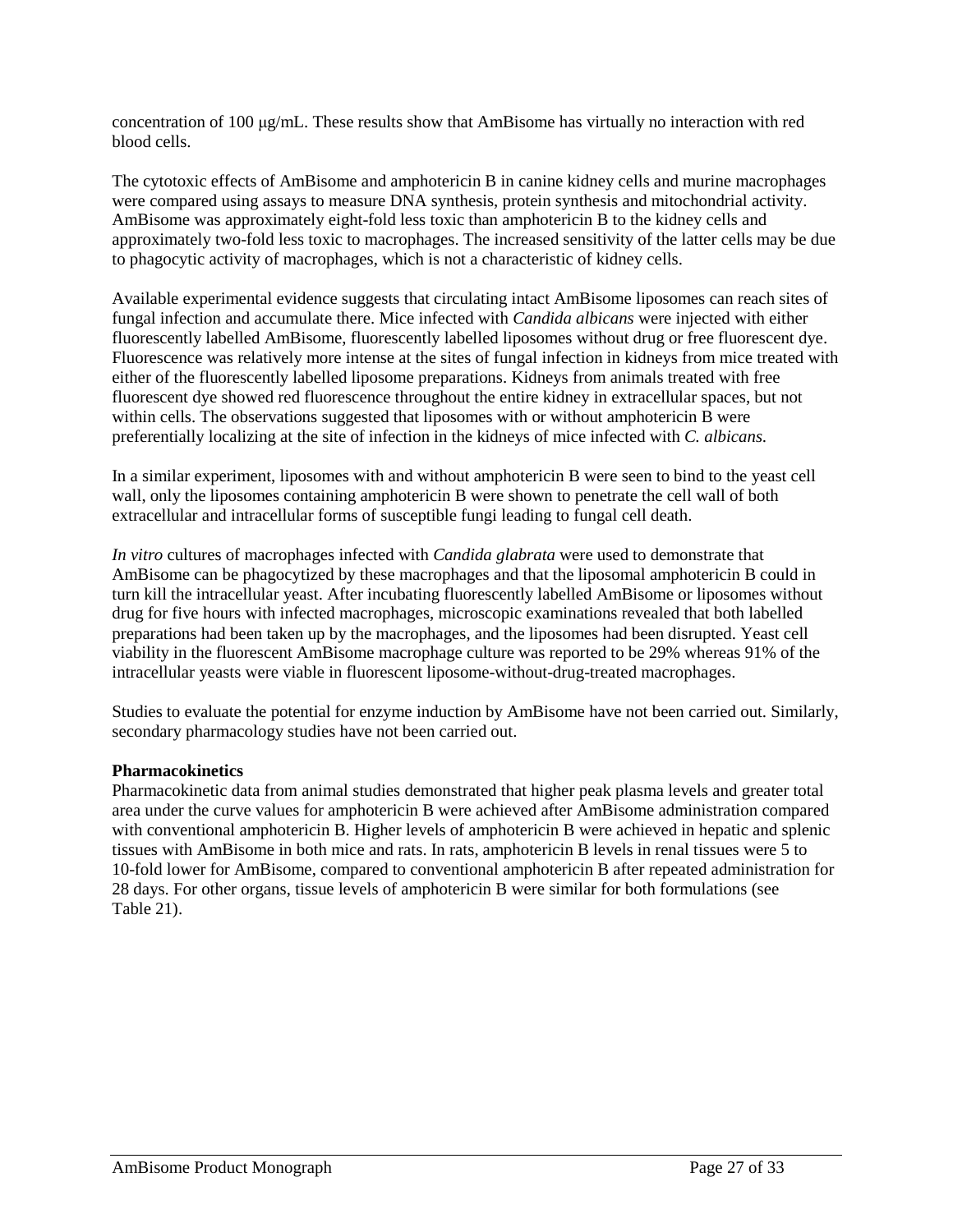| Table 21: Rat tissue accumulation of amphotericin B after 28<br>treatments with conventional amphotericin B or AmBisome |                       |                             |                              |                     |  |  |
|-------------------------------------------------------------------------------------------------------------------------|-----------------------|-----------------------------|------------------------------|---------------------|--|--|
| <b>Daily Treatment</b>                                                                                                  | Kidney<br>$(\mu g/g)$ | <b>Liver</b><br>$(\mu g/g)$ | <b>Spleen</b><br>$(\mu g/g)$ | Lung<br>$(\mu g/g)$ |  |  |
| <b>Conventional Amphotericin B</b>                                                                                      |                       |                             |                              |                     |  |  |
| $0.5 \text{ mg/kg}$                                                                                                     | $3.50 \pm 0.58$       | $18.0 \pm 3.5$              | $3.78 \pm 0.29$              | $1.41 \pm 0.26$     |  |  |
| $1.0 \text{ mg/kg}$                                                                                                     | $6.41 \pm 0.31$       | $31.8 \pm 8.3$              | $37.1 \pm 8.2$               | $4.56 \pm 0.95$     |  |  |
| <b>AmBisome</b>                                                                                                         |                       |                             |                              |                     |  |  |
| $0.5 \text{ mg/kg}$                                                                                                     | $0.36 \pm 0.10$       | $62.5 \pm 6.1$              | $20.2 \pm 4.4$               | $0.61 \pm 0.13$     |  |  |
| $1.0$ mg/kg                                                                                                             | $1.01 \pm 0.16$       | $83.9 \pm 17.9$             | $54.3 \pm 8.0$               | $1.84 \pm 0.26$     |  |  |
| $3.0 \frac{\text{mg}}{\text{kg}}$                                                                                       | $3.21 \pm 0.44$       | $97.4 \pm 16.7$             | $127.2 \pm 30.8$             | $4.94 \pm 1.10$     |  |  |
| $5.0 \text{ mg/kg}$                                                                                                     | $7.10 \pm 0.89$       | $346.9 \pm 46.5$            | $396.1 \pm 49.4$             | $10.35 \pm 1.02$    |  |  |

# **TOXICOLOGY**

### **Acute Toxicology**

Female C57BL/6 mice were used to evaluate the acute toxicity of AmBisome (liposomal amphotericin B for injection) in safety tests of production batches because of this murine strain's high sensitivity to amphotericin B  $(LD_{50}: 2.3 \text{ mg/kg})$ . Using the Safety Test for AmBisome (based on USP XXII, <88> Safety Tests-General), the  $LD_{10}$  of AmBisome was >100 mg/kg. Acute IV safety testing of 30 AmBisome batches indicated a median  $LD_{50}$  of 150 mg/kg for AmBisome (range: 133 to >160 mg/kg). In contrast, conventional amphotericin B doses of 2.2 to 2.6 mg/kg caused immediate death.

In female Harlan Sprague-Dawley rats, the  $LD_{50}$  of AmBisome was calculated as 58.2 mg/kg, whereas it was 1.51 mg/kg for conventional amphotericin B. When AmBisome was tested for toxicity in female Charles River CD rats, lethalities occurred after single intravenous doses as low as 14 mg/kg. Collective results from several exploratory experiments showed that these lethalities were due to severe hepatocellular necrosis, which appeared to be both gender and substrain specific. Study results are summarized in Table 22.

| <b>Table 22: Acute Toxicology</b> |              |            |       |                                  |                                |                          |
|-----------------------------------|--------------|------------|-------|----------------------------------|--------------------------------|--------------------------|
| <b>Species</b>                    | No.<br>Group | <b>Sex</b> | Route | <b>Dose Range</b><br>(mg/kg/day) | <b>Overt Signs of Toxicity</b> | $LD_{50}$<br>(mg/kg/day) |
| Mouse $C57BL/6$                   | 10           | F          | IV    | 100-160                          | Lethargy; weight loss; death   | 150                      |
| Rat Sprague-Dawley                |              | F          | IV    | $45 - 80$                        | Lethargy; weight loss; death   | 58                       |
| <b>Rat Charles River</b>          | $2 - 5$      | F          | IV    | 14-36                            | 50-100% deaths, (females)      | <b>ND</b>                |
| CD.                               | $2 - 5$      | M          | IV    | 70-101                           | $<$ 20% weight loss; no        |                          |
|                                   |              |            |       |                                  | deaths (males)                 |                          |

### **Subchronic Toxicity**

The nonclinical subchronic toxicity of AmBisome was determined in mice, rats, rabbits and dogs. In all cases, AmBisome was administered as a single daily intravenous injection.

Since CD rats were found to be very sensitive to the toxic effects of AmBisome, this strain was used in a 30-day study in rats. AmBisome was administered over a dose range of 1-20 mg/kg. Deaths occurred in 12 of 25 females at the high dose of 20 mg/kg, and these all occurred before the third dose was administered. Severe hepatocellular necrosis was implicated as the cause of death. Surviving animals showed minimal overt signs of toxicity.

Pilot studies in rats used doses up to 75 mg/kg/day. In one 30-day pilot study in female Sprague-Dawley rats, AmBisome at 25, 50 and 75 mg/kg/day caused 10, 50 and 90% lethality, respectively. Plasma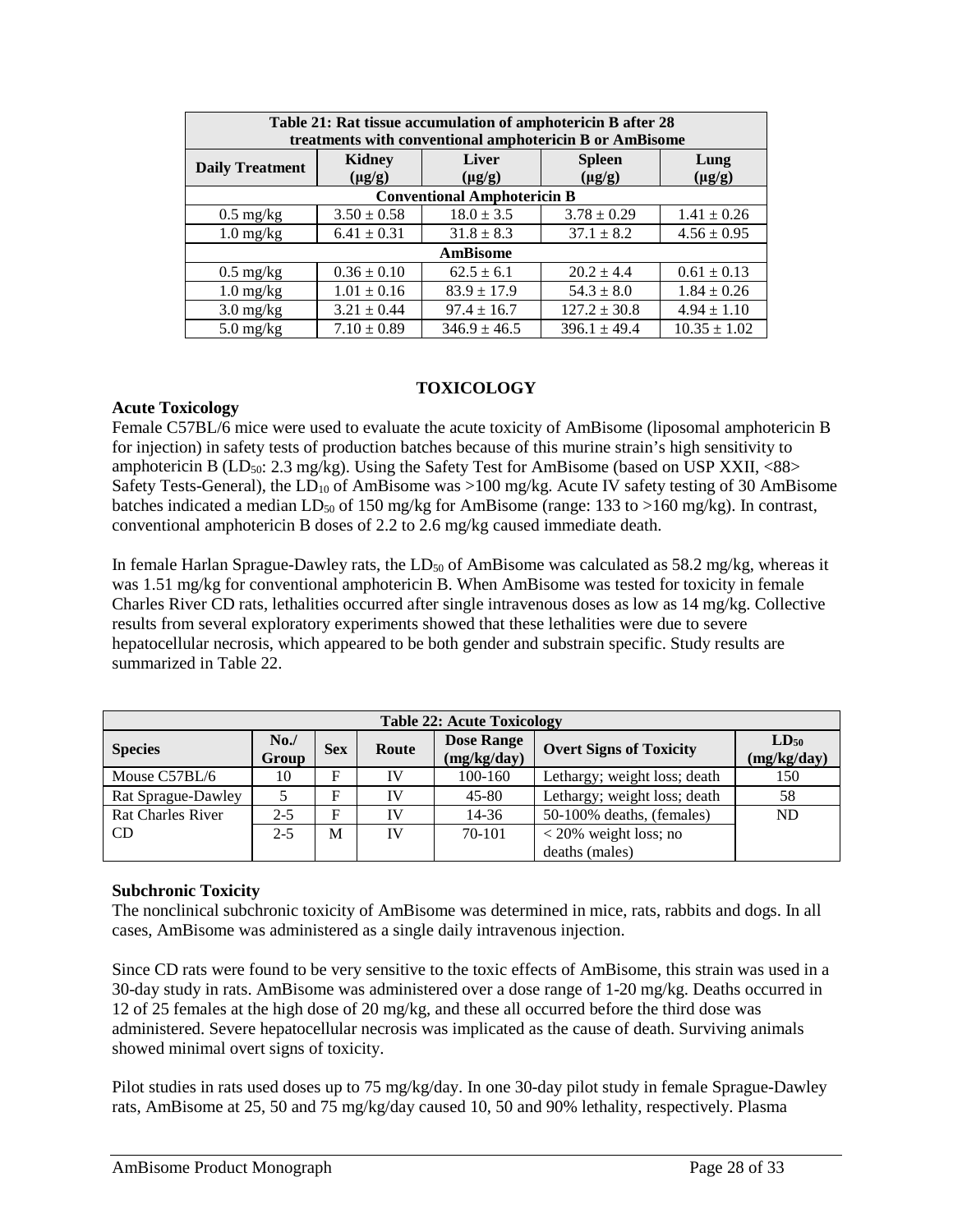creatinine levels were normal or only slightly elevated, suggesting that the lethalities were not due to cumulative nephrotoxicity, which is the benchmark subchronic toxicity of conventional amphotericin B. In a second pilot study in CD rats, AmBisome was administered at doses of 15 to 75 mg/kg/day. Histologic examination of tissues revealed that female rats dying after a single treatment had marked hepatic necrosis.

AmBisome toxicity was evaluated in female rabbits receiving a dose of 5 mg/kg/day for 28 days. This study compared the effects of AmBisome to conventional amphotericin B at 1 mg/kg/day for 28 days. The results showed that AmBisome was less nephrotoxic but somewhat more hepatotoxic than conventional drug given at one-fifth the dose.

A 30-day subchronic toxicity study of AmBisome was conducted in dogs treated for 30 days over a dose range of 0.25 to 16 mg/kg/day. Overt toxicities, including  $> 25\%$  weight loss, were noted for all animals in the 16 mg/kg treatment group and in three of five males and four of five females in the 8 mg/kg group. Both males and females receiving amphotericin B as AmBisome at  $\geq 4$  mg/kg/day had dose-dependent elevations in plasma urea and creatinine levels. These observations are consistent with cumulative nephrotoxicity.

A 91-day toxicity study was conducted in rats at doses of 1 mg/kg/day, 4 mg/kg/day and 12 mg/kg/day amphotericin B as AmBisome. The results of this study indicate that the target organs for toxicity were defined as the liver (necrosis) and the kidney (transitional cell hyperplasia). The no-observable effect level (NOEL) for the intravenous administration of AmBisome for 91 days was below 1 mg/kg/day.

# **Reproductive and Developmental Toxicity**

AmBisome (liposomal amphotericin B for injection) was determined to be non-teratogenic based on studies in rats and rabbits outlined in Table 23. (NOTE: In the Table, NOEL refers to No-Observable Effects Level).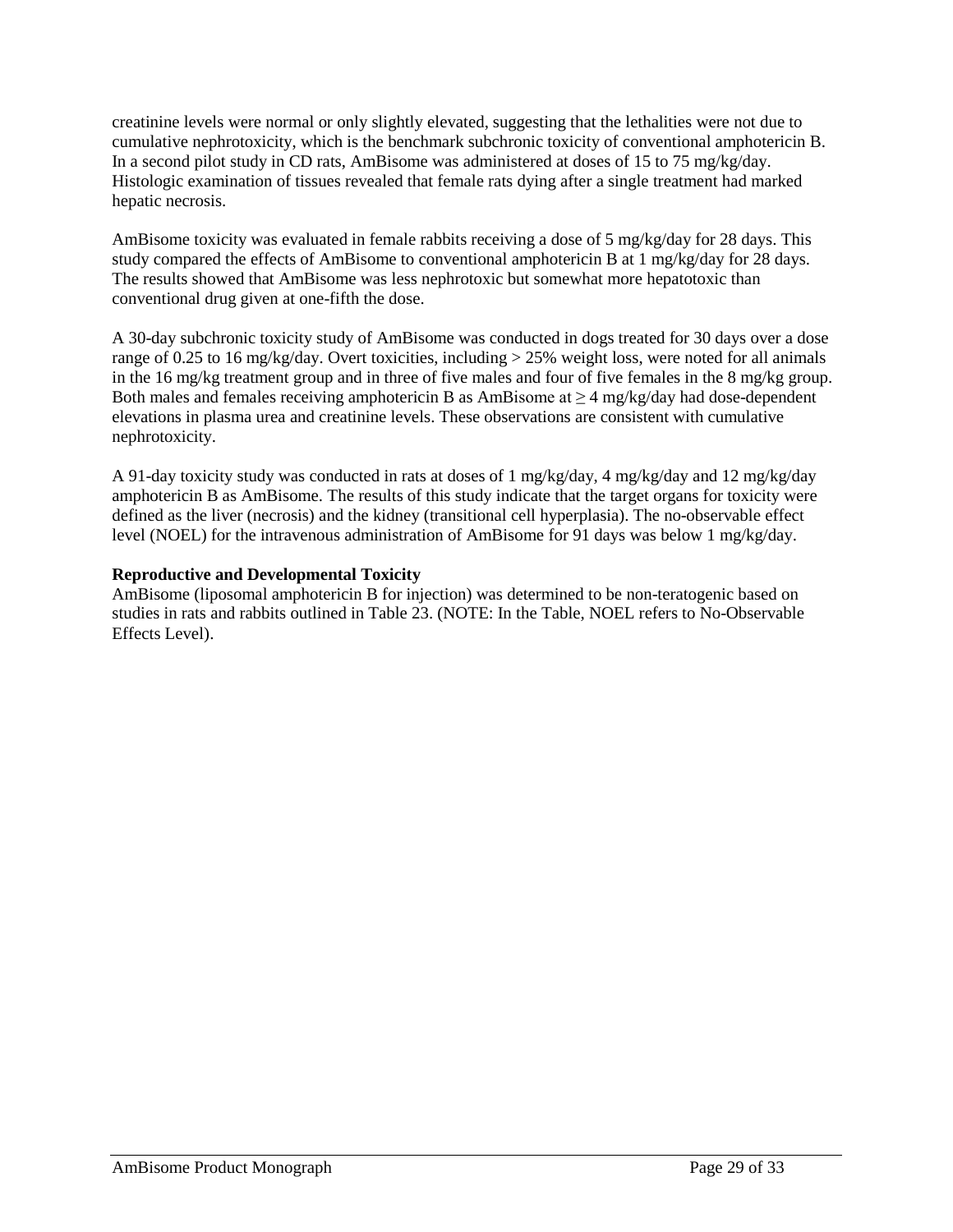| <b>Table 23: Reproduction and Developmental Toxicity</b>                |                   |                                                                                                                                                                                                                                                                                                            |                                         |  |  |  |
|-------------------------------------------------------------------------|-------------------|------------------------------------------------------------------------------------------------------------------------------------------------------------------------------------------------------------------------------------------------------------------------------------------------------------|-----------------------------------------|--|--|--|
| Reproductive                                                            | <b>Daily Dose</b> | <b>Findings</b>                                                                                                                                                                                                                                                                                            |                                         |  |  |  |
| <b>Study</b>                                                            | (mg/kg)           | <b>Maternal</b>                                                                                                                                                                                                                                                                                            | Developmental                           |  |  |  |
| <b>Segment I Rat</b>                                                    | Placebo           | None                                                                                                                                                                                                                                                                                                       | None                                    |  |  |  |
| (Study No.:<br>TX954006)<br>$(20/\text{sex/group})$                     | 5, 10             | Prolonged diestrus; decreased food consumption and<br>weight. General toxicity $NOEL < 5$ mg/kg;<br>reproductive toxicity NOEL = $5 \text{ mg/kg}$                                                                                                                                                         | None                                    |  |  |  |
|                                                                         | 15                | Prolonged diestrus; decreased number of corpora<br>lutea; 7 deaths within 4 days with marked necrosis of<br>hepatic cells; decreased food consumption and<br>weight.<br>Paternal: decreased food consumption and weight in<br>5, 10 and 15 mg/kg groups.                                                   | Decreased<br>number of live<br>embryos. |  |  |  |
| Segment II Rat<br>(Study No.:<br>TX944008)<br>$(23-25/\text{group})$    | Placebo           | None                                                                                                                                                                                                                                                                                                       | None                                    |  |  |  |
|                                                                         | 5                 | One death from hemorrhage from uterus.<br>In surviving dams; slight hemorrhage from vagina in<br>one dam. Maternal toxicity NOEL = $5 \text{ mg/kg}$ ; fetal<br>toxicity NOEL = $5 \text{ mg/kg}$ .                                                                                                        | None                                    |  |  |  |
|                                                                         | 10, 15            | One death at 15 mg/kg/day; no findings indicative of<br>cause of death.<br>In surviving dams: decrease in mean body weight,<br>body weight gain, food consumption; slight<br>hemorrhage from vagina of one dam at 15 mg/kg/day;<br>white foci in liver and or kidney of several dams.                      | None                                    |  |  |  |
| Segment II Rabbit<br>(Study No.:<br>TX944009)<br>$(17-18/\text{group})$ | Placebo           | One death. Dark red foci in lung and retention of<br>pleural fluid observed upon necropsy.                                                                                                                                                                                                                 | None                                    |  |  |  |
|                                                                         | 3                 | None. Considered maternal non-toxic dose.                                                                                                                                                                                                                                                                  | None                                    |  |  |  |
|                                                                         | 7,16              | Decrease in mean body weight, body weight gain.<br>One death at 7 mg/kg/day; dark red foci observed in<br>lung. Two dams at 7 mg/kg/day and 11 dams at<br>16 mg/kg/day aborted; food consumption and body<br>weight decreased markedly in these animals. Fetal<br>toxicity NOEL = $16 \text{ mg/kg/day}$ . | None                                    |  |  |  |

# **Mutagenicity/Carcinogenicity**

AmBisome has not undergone testing for mutagenic or carcinogenic potential.

# **Special Studies**

Intravenous administration of conventional amphotericin B can be accompanied by local adverse reactions including phlebitis and thrombophlebitis. AmBisome has been tested specifically for local tolerance in three studies. AmBisome was tested in rabbits for local irritation or inflammation after intradermal injection. AmBisome and liposomes without drug did not cause local irritation or inflammation under the conditions of the test. In a rat study, AmBisome was compared to conventional amphotericin B for local tolerance after being injected paravenously and subcutaneously. AmBisome was less irritating than conventional amphotericin B and did not cause serious inflammation when injected outside a vein. In a second rat study, the observation period was extended to seven days post-injection. After observation, pathological evaluation showed that all articles caused some degree of local inflammation, but by day 7, effects were resolved. A liposome formulation similar to that of AmBisome was evaluated in guinea pigs for its potential to cause active systemic anaphylaxis. No animals became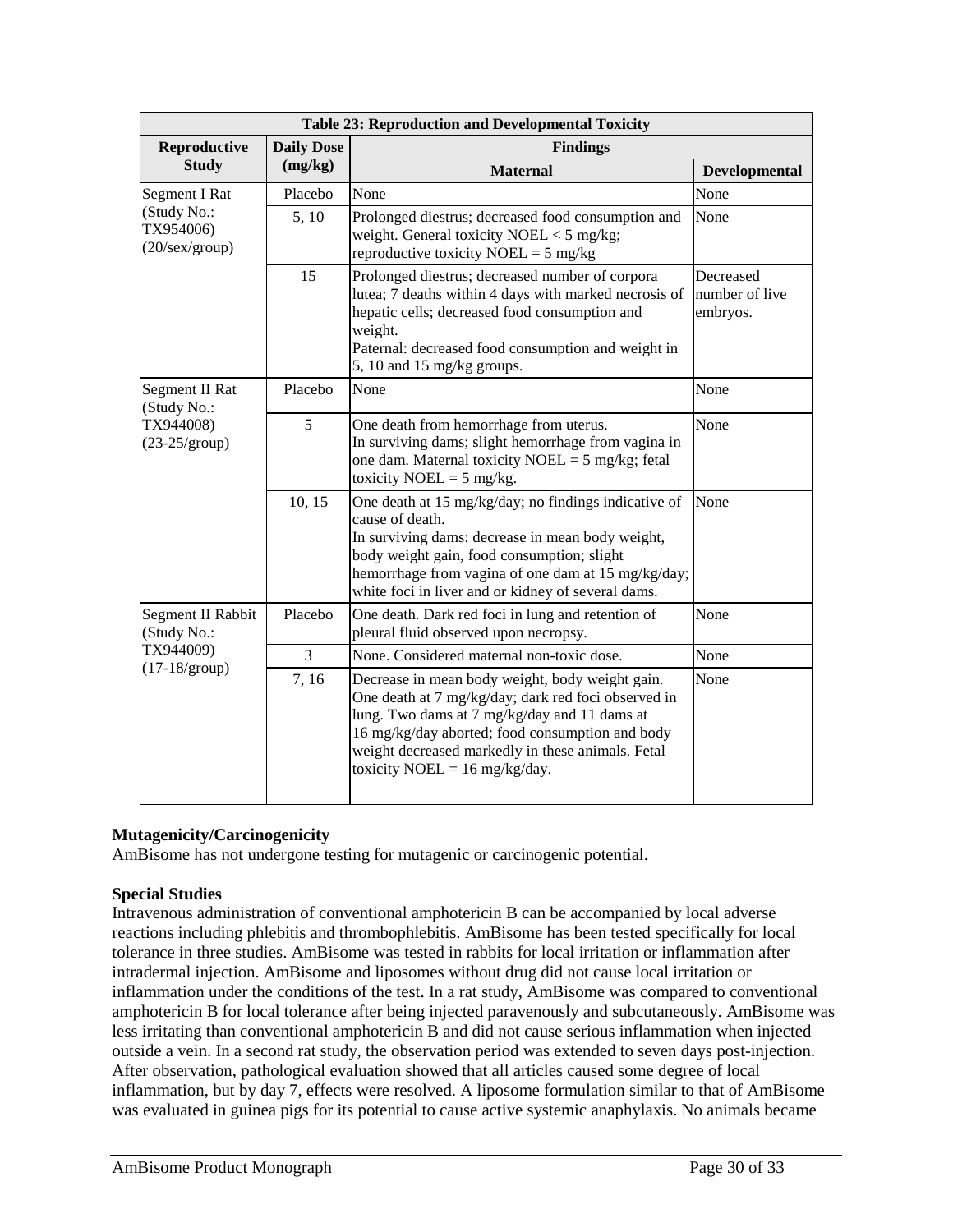sensitized or displayed signs of active systemic anaphylaxis. These results suggest that the AmBisome lipids are unlikely to elicit a hypersensitivity reaction.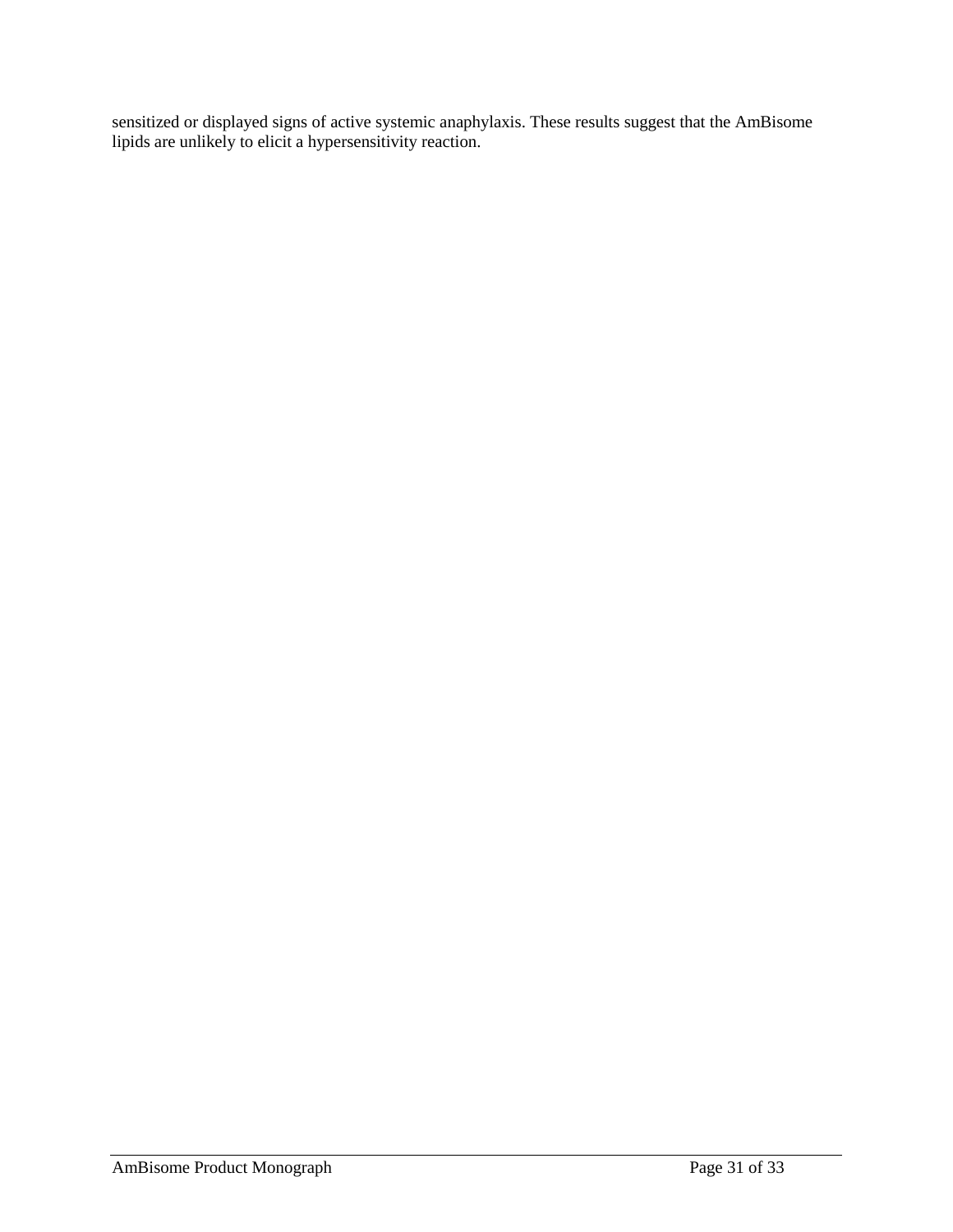# **SELECTED BIBLIOGRAPHY**

- 1. Adler-Moore JP, and Proffit RT. Development, Characterization, Efficacy and Mode of Action of AmBisome, a unilamellar liposomal formulation of Amphotericin B. J. Liposome Res. 1993; 3: 429-450.
- 2. Adler-Moore JP. *In Vivo* and *In Vitro* Evidence for Reduced Toxicity and Mode of Action of AmBisome. Bone Marrow Transplant. 1993; 121 (Suppl 4): S146.
- 3. Adler-Moore JP. AmBisome Targeting to Fungal Infections. Bone Marrow Transplant. 1994; 14 (Suppl. 5): S3-7.
- 4. Albert MM, Stahl-Carrol TL, Luther MF, and Graybill JR. Comparison of Liposomal Amphotericin B to Amphotericin B for Treatment of Murine Cryptococcal Meningitis. J. Mycol. Med. 1995; 5: 1-6.
- 5. Chopra R, Fielding A, and Goldstone AH. Successful Treatment of Fungal Infections in Neutropenic Infections with Liposomal Amphotericin (AmBisome). A Report of 40 Cases From a Single Centre. Leukemia and Lymphoma Research 1992; 7 (Suppl): 73-77.
- 6. Francis P, Lee JW, Hoffman A, Peter J, Rancesconi A, Bacher J, Shelhamer J, Pizzo PA, and Walsh TJ. Efficacy of Unilamellar Liposomal Amphotericin B in the Treatment of Pulmonary Aspergillosis in Persistently Granulocytopenic Rabbits: The Potential Role of D-Mannitol and Galactomannan as Markers of Infection and Therapeutic Response. J. Infect. Dis. 1994; 169: 356- 368.
- 7. Gondal JA, Swartz RP, and Rahman A. Therapeutic Evaluation of Free and Liposome-Encapsulated Amphotericin B in the Treatment of Systemic Candidiasis in Mice. Antimicrob. Agents Chemother. 1989; 33: 1544-1548.
- 8. Hosking MCK, MacDonald NE, and Cornel G. Liposomal Amphotericin B for Postoperative *Aspergillosis fumigatus* endocarditis. Ann. Thorac. Surgery 1995; 59: 1015-1017.
- 9. Heinemann V, Kahny B, Debus A, Wackholz K, and Jehn U. Pharmacokinetics of Liposomal Amphotericin B (AmBisome) Versus Other Lipid-Based Formulations. Bone Marrow Transplant. 1994; 14 (Suppl. 5): S8-9.
- 10. Janknegt R, de Marie S, Bakker-Woudenberg AJM, and Crommelin DJA. Liposomal and Lipid Formulations of Amphotericin B: Clinical Pharmacokinetics. Clin. Pharmacokinet. 1992; 23: 279-291.
- 11. Karyotakis NC, and Anaissie EJ. Efficacy of Escalating Doses of Liposomal Amphotericin B (AmBisome) Against Hematogenous *Candida lusitaniae* and *Candida krusie* Infection in Neutropenic Mice. Antimicrob. Agents Chemother. 1994; 38: 2660-2662.
- 12. Katz NM, Pierce PF, Anzeck RA, Visner MS, Canter HG, Foegh ML, Pearle DL, Tracy C, and Rahman A. Liposomal Amphotericin B for the Treatment of Pulmonary Aspergillosis in a Heart Transplant Patient. J. Heart Transplant. 1990; 9: 14-17.